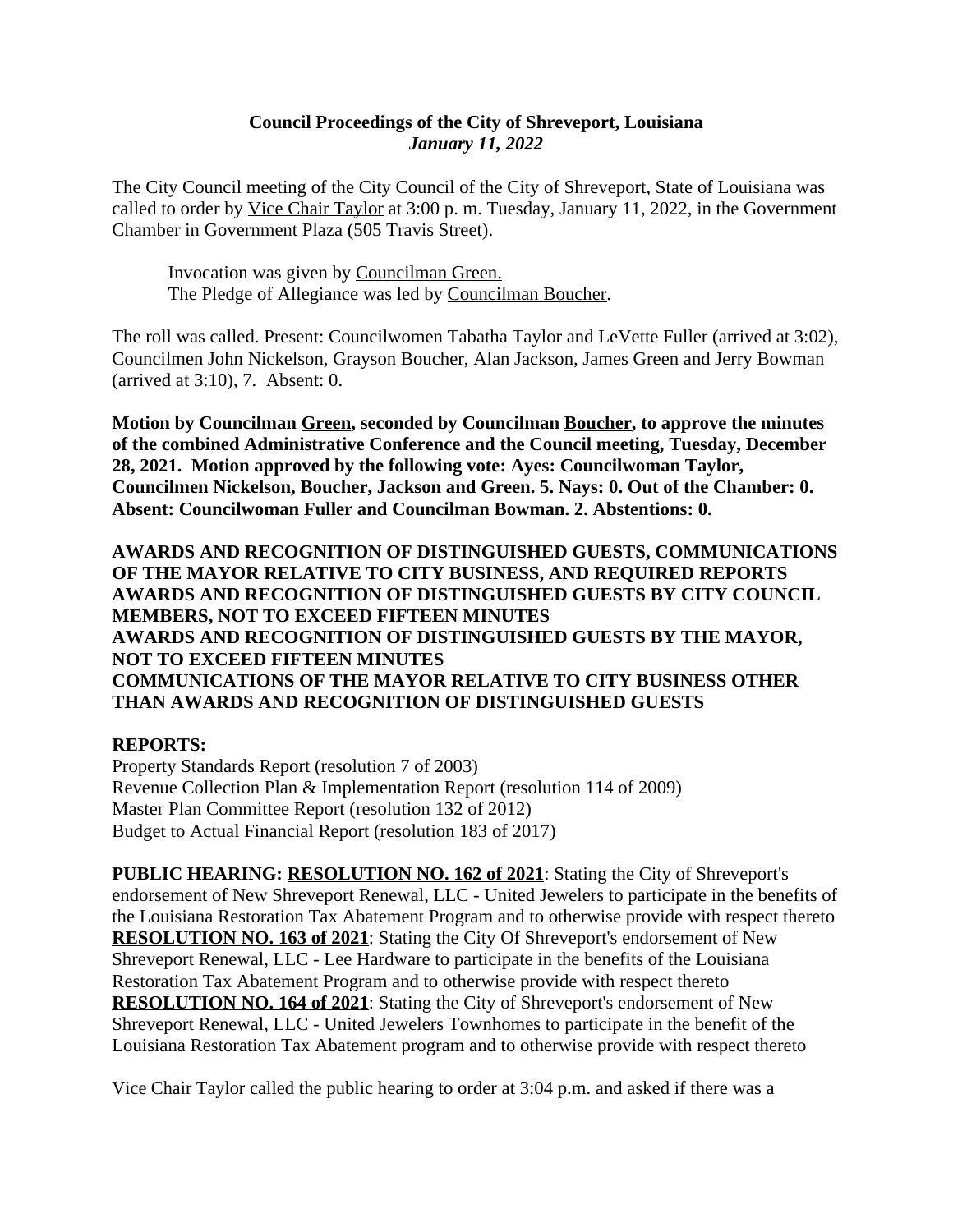presentation from the administration. Fred Lewis with Community Development made a presentation.

Vice Chair Taylor asked if there was anyone present to speak in favor of or in opposition to Resolution No(s) 162, 163 and164 of 2021. Liz Swaine, Chris Clement, Michael Williams and Craig Lee spoke in support. The public hearing was closed at 3:16 p.m.

**RESOLUTION NO. 165 of 2021**: Approving a restoration tax abatement renewal application for Venyu Solutions, LLC, 601 Milam Street, and to otherwise provide with respect thereto

Vice Chair Taylor called the public hearing to order at 3:17 p.m. and asked if there was a presentation from the administration. Fred Lewis with Community Development made a presentation.

Vice Chair Taylor asked if there was anyone present to speak in favor of or in opposition to Resolution No. 165 of 2021. Rhonda Boatner, and Peter Louviere spoke in support. The public hearing was closed at 3:27 p.m.

**ADDING ITEMS TO THE AGENDA, PUBLIC COMMENTS, CONFIRMATIONS AND APPOINTMENTS ADDING LEGISLATION TO THE AGENDA** *(REGULAR MEETING ONLY)* **AND PUBLIC COMMENTS ON MOTIONS TO ADD ITEMS TO THE AGENDA PUBLIC COMMENTS (IN ACCORDANCE WITH SECTION 1.11 OF THE RULES OF PROCEDURE) (ADMINISTRATIVE CONFERENCE ON ANY MATTER OF PUBLIC CONCERN REGARDLESS OF WHETHER THE ITEM IS ON THE AGENDA) (REGULAR MEETING ON MATTERS WHICH ARE ON THE AGENDA)**

*Charles Chaniyasa spoke in support of Ordinance No. 226 of 2021.*

*Benjamin Boyd, Craig Lee, Michael Williams, Ken Krefft, Marvin Muhammad and William Daniel made general comments as it relates to the proposed 13% pay raise.*

*Sammy Mears spoke in support of Resolution No. 167 of 2021.*

**CONFIRMATION AND APPOINTMENTS**: NONE **CONSENT AGENDA LEGISLATION TO INTRODUCE ROUTINE ORDINANCES AND RESOLUTIONS RESOLUTIONS**: NONE **ORDINANCES**: NONE **TO ADOPT ORDINANCES AND RESOLUTIONS RESOLUTIONS:** NONE **ORDINANCES**: NONE **REGULAR AGENDA LEGISLATION RESOLUTIONS ON SECOND READING AND FINAL PASSAGE OR WHICH WILL REQUIRE ONLY ONE READING**

*The Clerk read the following:*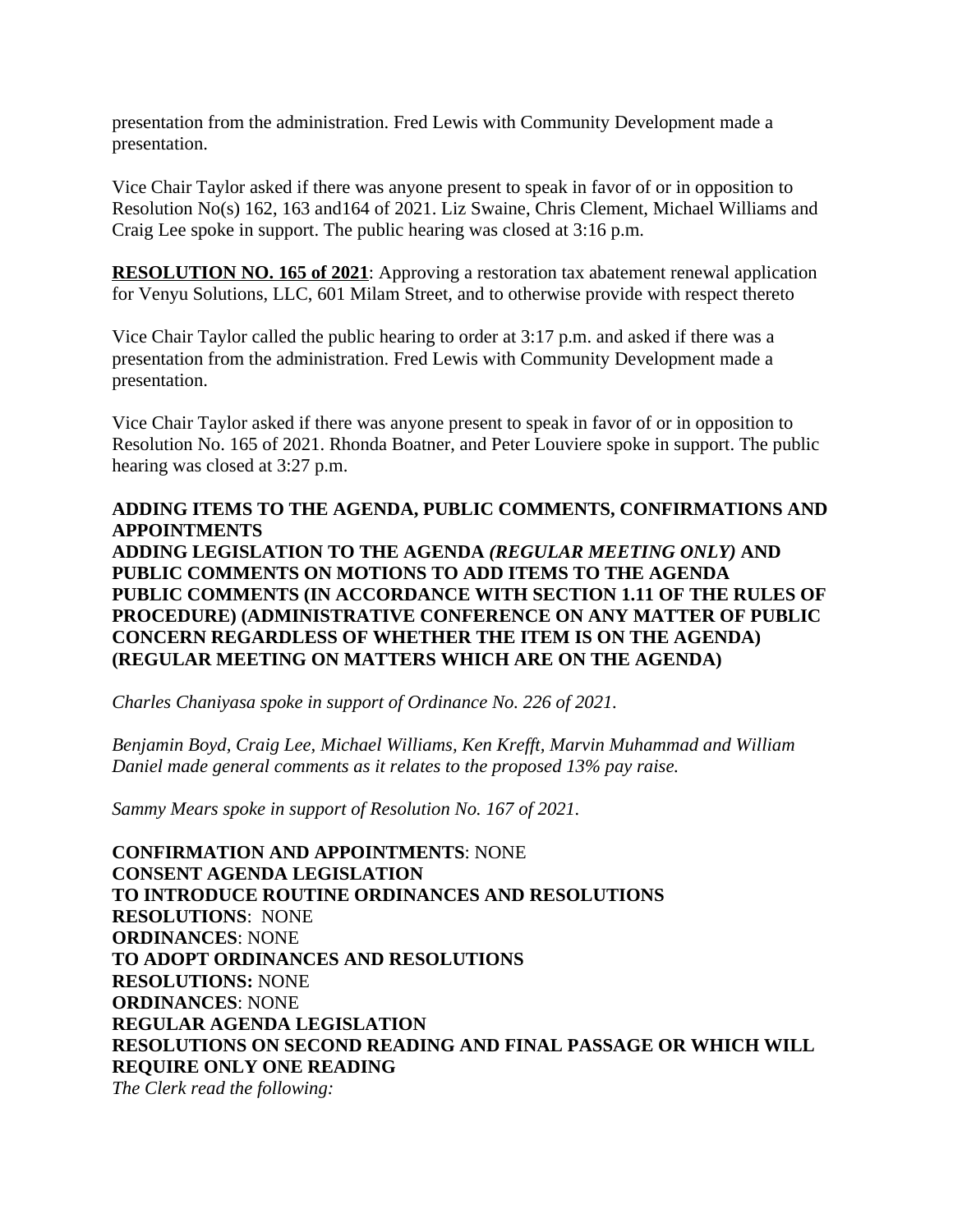**Resolution No. 132 of 2021:** A resolution authorizing the mayor to execute an Option to Ground Lease between the City of Shreveport and Shreveport HP Allendale, LLC and otherwise providing with respect thereto

**Read by title and as read motion by Councilwoman Taylor, seconded by Councilman Green, to postpone. Motion approved by the following vote: Ayes: Councilwomen Taylor and Fuller, Councilmen Nickelson, Boucher, Jackson and Green. 6. Nays: 0. Out of the Chamber: Councilman Bowman. 1. Absent: 0. Abstentions: 0.**

#### **RESOLUTION NO. 162 OF 2021**

## **RESOLUTION STATING THE CITY OF SHREVEPORT'S ENDORSEMENT OF NEW SHREVEPORT RENEWAL, LLC - UNITED JEWELERS TO PARTICIPATE IN THE BENEFITS OF THE LOUISIANA RESTORATION TAX ABATEMENT PROGRAM AND TO OTHERWISE PROVIDE WITH RESPECT THERETO**

WHEREAS, the Restoration Tax Abatement has been created by the Electors of the State of Louisiana as an Act 445 of 1983, and amended in Act 783 of 1984, Article VII, Part II, Section 21(H) of the Louisiana Constitution and Louisiana R.S. 47:4311-4319, to authorize the Board of Commerce and Industry, with the approval of the Governor and the local governing authority and in accordance with procedures and conditions provided by law, to enter into a contract granting property owners who propose the expansion, restoration, improvement or development of an existing structure or structures in a downtown development district, historic district, or economic development district, established in accordance with law, the right to pay ad valorem taxes based upon the assessed valuation of the property prior to the commencement of the expansion, restoration, improvement or development; and

WHEREAS, the City of Shreveport desires to promote economic activity, create and retain job opportunities, and improve the tax base throughout the City for the benefit of all citizens; and WHEREAS, it is the desire of the City Council to foster the continued growth and development (and redevelopment) of the City to the continued prosperity and welfare of the City; and WHEREAS, this project is located in the Downtown Development District; and WHEREAS, this project is a commercial property;

NOW, THEREFORE, BE IT RESOLVED by the City Council of the City of Shreveport in due, regular, and legal session convened that the City Council hereby approves the New Shreveport Renewal, LLC – United Jewelers application 20200329 – RTA for participation in the Louisiana Restoration Tax Abatement Program.

BE IT FURTHER RESOLVED that if any provision or item of this resolution or the application thereof is held invalid, such invalidity shall not affect other provisions, items or applications of this resolution which can be given effect without the invalid provisions, items or applications and to this end the provisions of this resolution are hereby declared severable.

BE IT FURTHER RESOLVED that all resolutions or parts thereof in conflict herewith are hereby repealed.

**Read by title and as read motion by Councilman Green, seconded by Councilwoman Fuller, to adopt. Motion approved by the following vote: Ayes: Councilwomen Taylor and Fuller, Councilmen Nickelson, Boucher, Jackson, Green and Bowman. 7. Nays: 0. Out of the Chamber: 0. Absent: 0. Abstentions: 0.**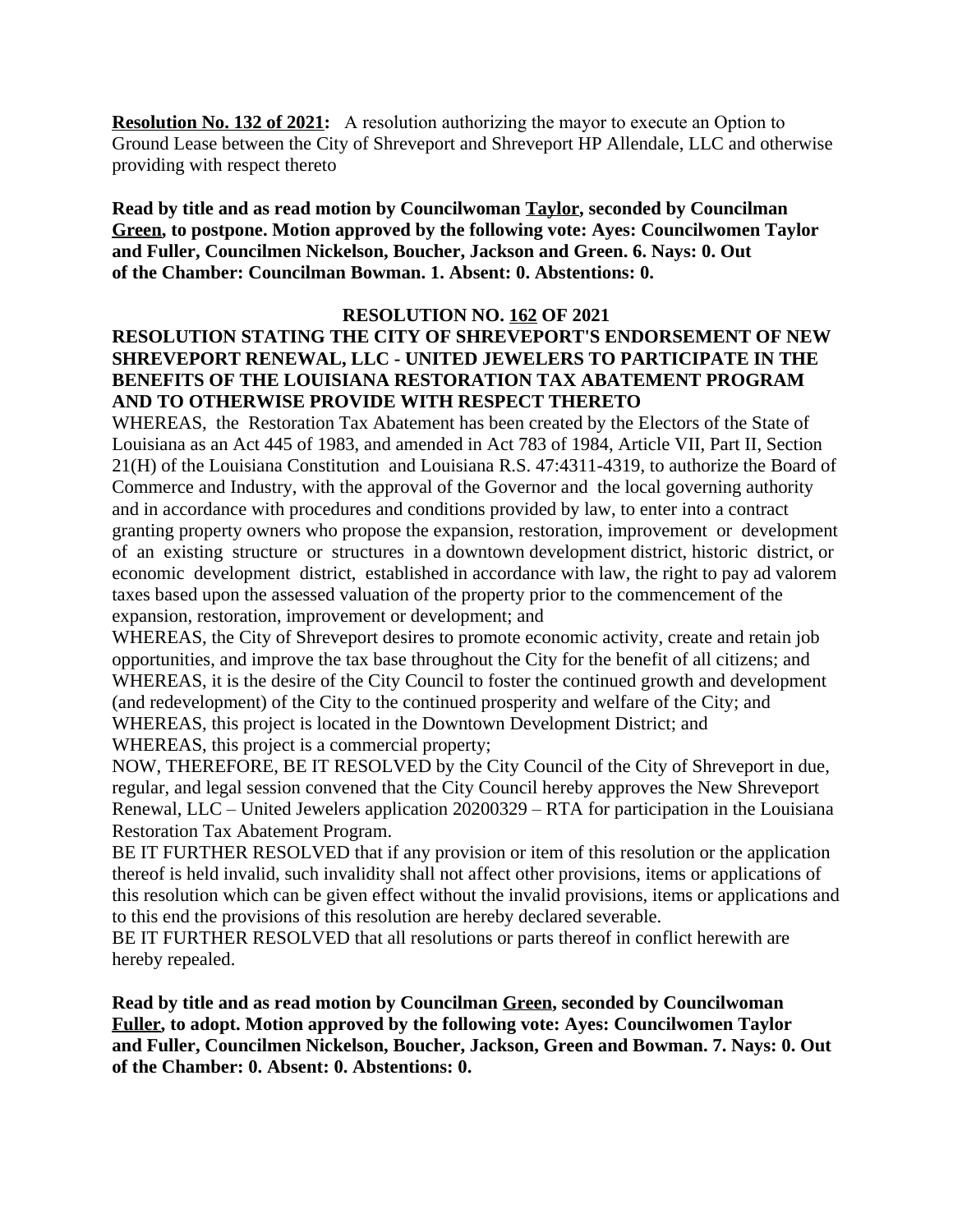#### **RESOLUTION NO. 163 OF 2021**

## **RESOLUTION STATING THE CITY OF SHREVEPORT'S ENDORSEMENT OF NEW SHREVEPORT RENEWAL, LLC - LEE HARDWARE TO PARTICIPATE IN THE BENEFITS OF THE LOUISIANA RESTORATION TAX ABATEMENT PROGRAM AND TO OTHERWISE PROVIDE WITH RESPECT THERETO**

WHEREAS, the Restoration Tax Abatement has been created by the Electors of the State of Louisiana as an Act 445 of 1983, and amended in Act 783 of 1984, Article VII, Part II, Section 21(H) of the Louisiana Constitution and Louisiana R.S. 47:4311-4319, to authorize the Board of Commerce and Industry, with the approval of the Governor and the local governing authority and in accordance with procedures and conditions provided by law, to enter into a contract granting property owners who propose the expansion, restoration, improvement or development of an existing structure or structures in a downtown development district, historic district, or economic development district, established in accordance with law, the right to pay ad valorem taxes based upon the assessed valuation of the property prior to the commencement of the expansion, restoration, improvement or development; and

WHEREAS, the City of Shreveport desires to promote economic activity, create and retain job opportunities, and improve the tax base throughout the City for the benefit of all citizens; and WHEREAS, it is the desire of the City Council to foster the continued growth and development (and redevelopment) of the City to the continued prosperity and welfare of the City; and WHEREAS, this project is located in the Downtown Development District; and WHEREAS, this project is a commercial property;

NOW, THEREFORE, BE IT RESOLVED by the City Council of the City of Shreveport in due, regular, and legal session convened that the City Council hereby approves the New Shreveport Renewal, LLC – Lee Hardware application 20200330 – RTA for participation in the Louisiana Restoration Tax Abatement Program.

BE IT FURTHER RESOLVED that if any provision or item of this resolution or the application thereof is held invalid, such invalidity shall not affect other provisions, items or applications of this resolution which can be given effect without the invalid provisions, items or applications and to this end the provisions of this resolution are hereby declared severable.

BE IT FURTHER RESOLVED that all resolutions or parts thereof in conflict herewith are hereby repealed.

**Read by title and as read motion by Councilwoman Fuller, seconded by Councilman Green, to adopt. Motion approved by the following vote: Ayes: Councilwomen Taylor and Fuller, Councilmen Nickelson, Boucher, Jackson, Green and Bowman. 7. Nays: 0. Out of the Chamber: 0. Absent: 0. Abstentions: 0.**

#### **RESOLUTION NO. 164 OF 2021**

## **RESOLUTION STATING THE CITY OF SHREVEPORT'S ENDORSEMENT OF NEW SHREVEPORT RENEWAL, LLC - UNITED JEWELERS TOWNHOMES TO PARTICIPATE IN THE BENEFITS OF THE LOUISIANA RESTORATION TAX ABATEMENT PROGRAM AND TO OTHERWISE PROVIDE WITH RESPECT THERETO**

WHEREAS, the Restoration Tax Abatement has been created by the Electors of the State of Louisiana as an Act 445 of 1983, and amended in Act 783 of 1984, Article VII, Part II, Section 21(H) of the Louisiana Constitution and Louisiana R.S. 47:4311-4319, to authorize the Board of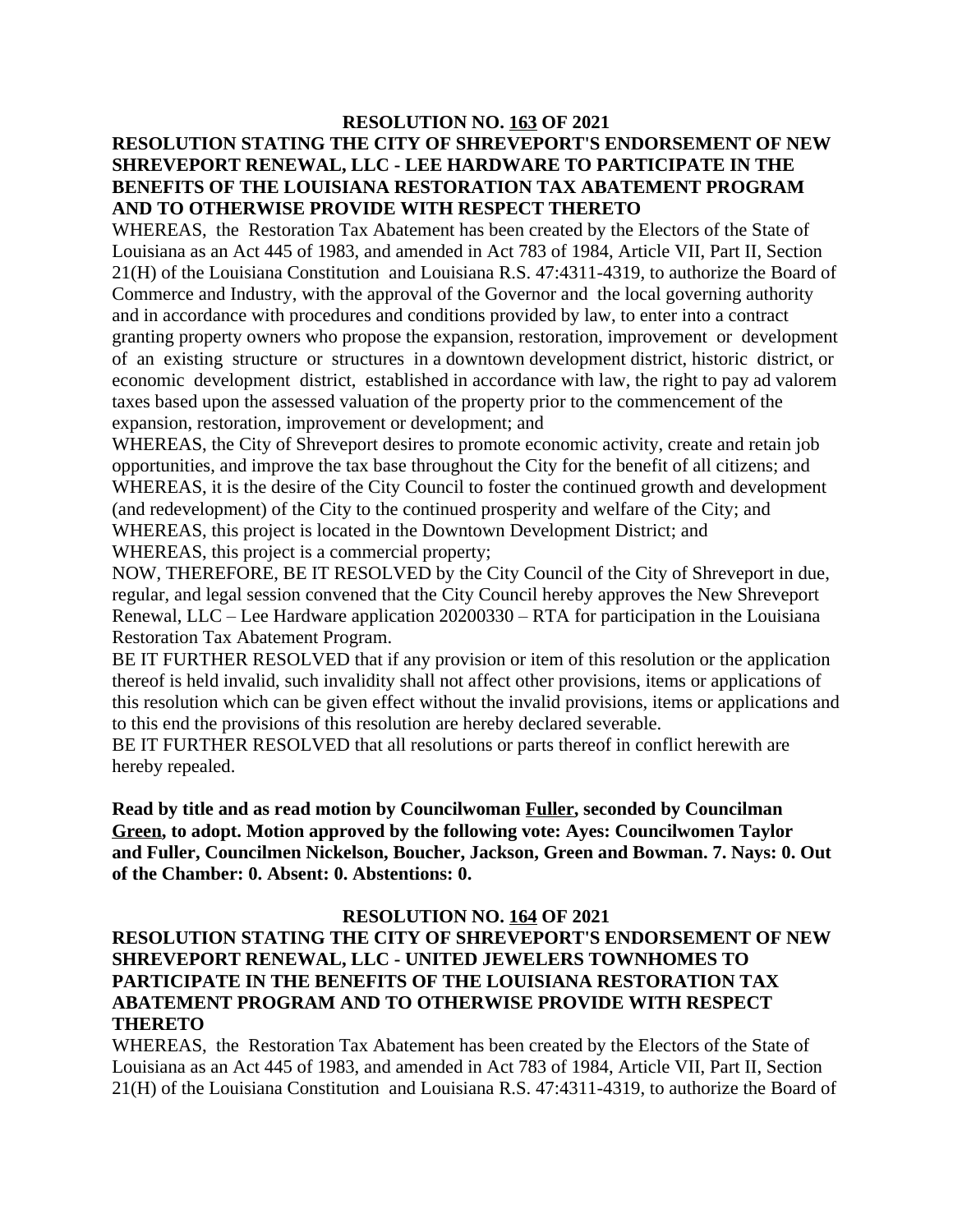Commerce and Industry, with the approval of the Governor and the local governing authority and in accordance with procedures and conditions provided by law, to enter into a contract granting property owners who propose the expansion, restoration, improvement or development of an existing structure or structures in a downtown development district, historic district, or economic development district, established in accordance with law, the right to pay ad valorem taxes based upon the assessed valuation of the property prior to the commencement of the expansion, restoration, improvement or development; and

WHEREAS, the City of Shreveport desires to promote economic activity, create and retain job opportunities, and improve the tax base throughout the City for the benefit of all citizens; and WHEREAS, it is the desire of the City Council to foster the continued growth and development (and redevelopment) of the City to the continued prosperity and welfare of the City; and WHEREAS, this project is located in the Downtown Development District; and WHEREAS, this project is a commercial property;

NOW, THEREFORE, BE IT RESOLVED by the City Council of the City of Shreveport in due, regular, and legal session convened that the City Council hereby approves the New Shreveport Renewal, LLC – United Jewelers Townhomes application 20210331 – RTA for participation in the Louisiana Restoration Tax Abatement Program.

BE IT FURTHER RESOLVED that if any provision or item of this resolution or the application thereof is held invalid, such invalidity shall not affect other provisions, items or applications of this resolution which can be given effect without the invalid provisions, items or applications and to this end the provisions of this resolution are hereby declared severable.

BE IT FURTHER RESOLVED that all resolutions or parts thereof in conflict herewith are hereby repealed.

**Read by title and as read motion by Councilwoman Fuller, seconded by Councilwoman Taylor, to adopt. Motion approved by the following vote: Ayes: Councilwomen Taylor and Fuller, Councilmen Nickelson, Boucher, Jackson, Green and Bowman. 7. Nays: 0. Out of the Chamber: 0. Absent: 0. Abstentions: 0.**

**Resolution No. 165 of 2021:** A resolution approving a restoration tax abatement renewal application for Venyu Solutions, LLC, 601 Milam Street, and to otherwise provide with respect thereto **(Not to be adopted prior to a public hearing on January 11, 2022)**

## **Read by title and as read motion by Councilwoman Fuller seconded by Councilman Nickelson, to postpone.**

Councilwoman Fuller: Madam Chair, I will just say for the record, in lieu of the bit of discrepancy, I want to do a little bit of research and then maybe meet with the economic developer and see if we can come to some conclusions before voting on this.

**Motion approved by the following vote: Ayes: Councilwomen Taylor and Fuller, Councilmen Nickelson, Boucher, Jackson, Green and Bowman. 7. Nays: 0. Out of the Chamber: 0. Absent: 0. Abstentions: 0.**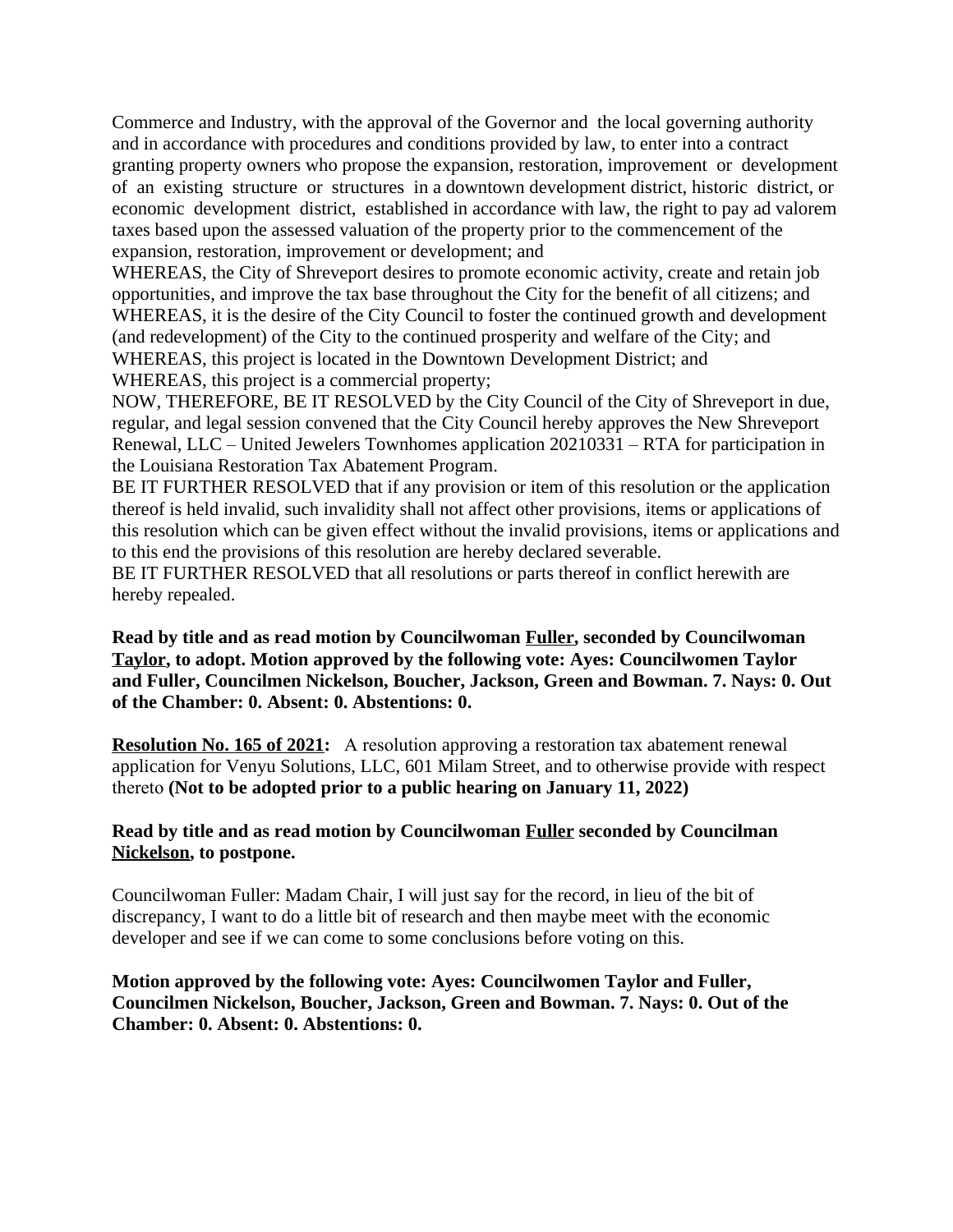**Resolution No. 166 of 2021:** A resolution in support of and establishing a Tax Increment Financing (TIF) District, a proposed public improvement district, wholly within the city limits of the City of Shreveport, and otherwise providing with respect thereto. (F/Green)

**Read by title and as read motion by Councilman Green, seconded by Councilman Nickelson, to table. Motion approved by the following vote: Ayes: Councilwomen Taylor and Fuller, Councilmen Nickelson, Boucher, Jackson, Green and Bowman. 7. Nays: 0. Out of the Chamber: 0. Absent: 0. Abstentions: 0.**

#### **RESOLUTION NO. 167 OF 2021**

## **A RESOLUTION TO RECOGNIZE LOUISIANA PRIZE FEST FOR THEIR CONTRIBUTIONS TO THE SHREVEPORT COMMUNITY AND TO CELEBRATE THEIR 10-YEAR ANNIVERSARY, AND TO OTHERWISE PROVIDE WITH RESPECT THERETO**

BY COUNCILWOMAN: LEVETTE FULLER

WHEREAS, Prize Fest is an annual multifaceted festival that debuted with Louisiana Film Prize in 2012; and

WHEREAS, the Film Prize was born out of an evening of revelry where their fearless leader, Gregory Kallenberg, slammed his fist on the table and shouted to the heavens: "Why the hell isn't there a film contest and festival where filmmakers could use their creative prowess and impressive technical skills to create and compete for a huge pile of cash?"; and

WHEREAS, the next morning he found a new tattoo that read "Shoot a short film, Win \$50,000." The rest is history, the Film Prize is here to spark creativity and support their hometown of Shreveport and the State of Louisiana; and

WHEREAS, filmmakers across the world are invited to participate in Film Prize. You do not have to be a Louisiana resident to submit a film. However, the number one rule is that your production must take place in Louisiana; and

WHEREAS, over the past 10 years, the Shreveport-based event series has morphed and grown to encompass Louisiana Music, Food, Film, and Fashion Prize under the umbrella of Prize Fest, and most recently added, the Louisiana Comedy Prize; and

WHEREAS, in 2014, Gregory Kallenberg assembled a team to plan out and execute the first Startup Prize; and

WHEREAS, since that time, they have elevated over 375 startups from Northwest Louisiana and around the world, in 2021, they continued their efforts to elevate and accelerate even more startups using their growing pool of rock star mentors and experienced investors; and WHEREAS, the 2021 festival was the 10-year anniversary of the beginning of the Prize phenomenon, and it followed an unprecedented year; and

WHEREAS, after a year all-virtual, Prize Fest reemerge live and in-person for 2021; and WHEREAS, Prize Fest includes diverse entertainment for the public, educational elements for creatives, and cash prizes to the winners of each competitive category. The largest grand prize to be awarded is a \$25,000 check to the top-voted original, independent film in Film Prize.

NOW, THEREFORE, BE IT RESOLVED by the City Council of the City of Shreveport, in due, legal, and regular session convened that the Louisiana Prize Fest is hereby recognized for their contributions to the Shreveport community and hereby celebrates their 10- year anniversary. BE IT FURTHER RESOLVED that if any provision or item of this resolution or the application thereof is held invalid, such invalidity shall not affect other provisions, items or application of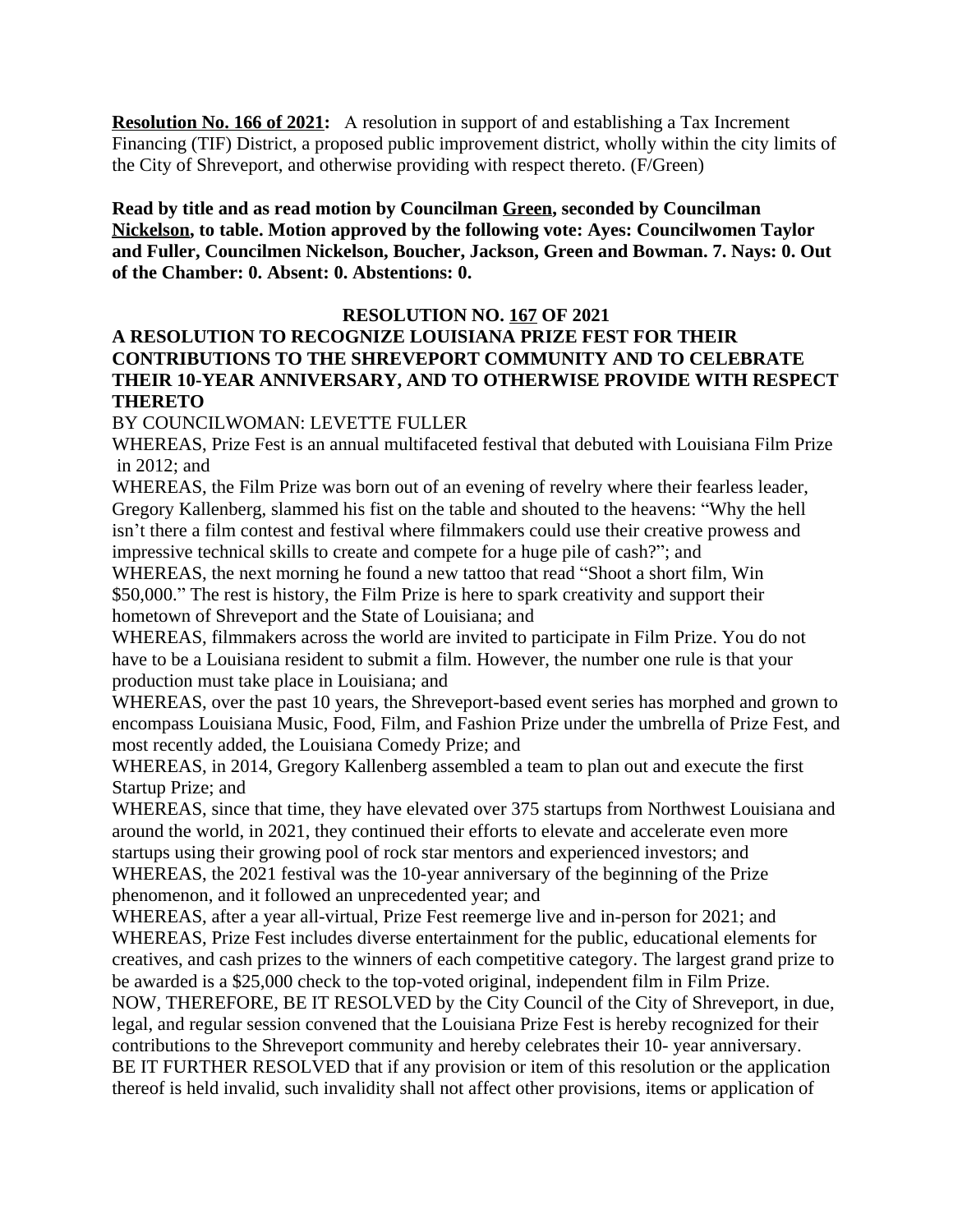this resolution which can be given effect without the invalid provisions, items or application and, to this end, the provisions of this resolution are hereby declared servable; and BE IT FURTHER RESOLVED that all resolutions or parts thereof in conflict herewith are hereby repealed.

**Read by title and as read motion by Councilwoman Fuller seconded by Councilman Nickelson, to adopt. Motion approved by the following vote: Ayes: Councilwomen Taylor and Fuller, Councilmen Nickelson, Boucher, Jackson, Green and Bowman. 7. Nays: 0. Out of the Chamber: 0. Absent: 0. Abstentions: 0.**

#### **RESOLUTION NO. 169 OF 2021**

### **A RESOLUTION AUTHORIZING THE CITY OF SHREVEPORT, LOUISIANA, PURCHASING AGENT TO REJECT ALL BIDS RECEIVED FOR SEWER VIDEO CCTV TRUCK W/ LATERAL LAUNCHER & STEERABLE TRANSPORTER BID IFB #21-054 AND TO OTHERWISE PROVIDE WITH RESPECT THERETO**

WHEREAS, on November 2, 2021, two (2) bids were received as a result of solicitation for Sewer Video CCTV Truck w/ Lateral Launcher & Steerable Transporter (IFB-21-054); and WHEREAS, all responsive bids were over the project budget; and

WHEREAS, pursuant to Shreveport City Charter Sec. 10.07, the Purchasing Agent may reject any and all bids and readvertise for bids with the approval of the City Council; and

WHEREAS, pursuant to Shreveport City Code Sec. 26-269 the City has adopted, by reference, portions of the Louisiana Procurement Code (LPC) (La. R.S. 39:1551 through 38:2319) for the purchase of goods, materials, supplies and equipment; and

WHEREAS, La. R.S. 39:1605, authorizes the Purchasing Agent to cancel or reject, an invitation for bids, a request for proposals, or other solicitation(s), only if it is determined in writing by the Purchasing Agent, or his designee, that such action is taken in the best interests of the City; and WHEREAS, it has been determined by the Purchasing Agent, and/or her designee, that such action is being taken in the best interests of the City.

NOW, THEREFORE, BE IT RESOLVED by the City Council of the City of Shreveport, Louisiana, in due, legal and regular session convened that the Purchasing Agent, or her designee, is hereby authorized to reject all bid(s) received for IFB #21-054.

BE IT FURTHER RESOLVED that if any provision or item of this resolution or the application thereof is held invalid, such invalidity shall not affect other provisions, items or applications of this resolution which can be given effect without the invalid provisions, items or applications, and to this end the provisions of this resolution are hereby declared severable.

BE IT FURTHER RESOLVED that all resolutions or parts thereof in conflict herewith are hereby repealed.

**Read by title and as read motion by Councilman Green, seconded by Councilman Bowman, to adopt. Motion approved by the following vote: Ayes: Councilwomen Taylor and Fuller, Councilmen Nickelson, Boucher, Jackson, Green and Bowman. 7. Nays: 0. Out of the Chamber: 0. Absent: 0. Abstentions: 0.**

## **RESOLUTION NO. 170 OF 2021 A RESOLUTION AUTHORIZING THE CITY OF SHREVEPORT, LOUISIANA, PURCHASING AGENT TO REJECT ALL BIDS RECEIVED FOR THE VALENCIA**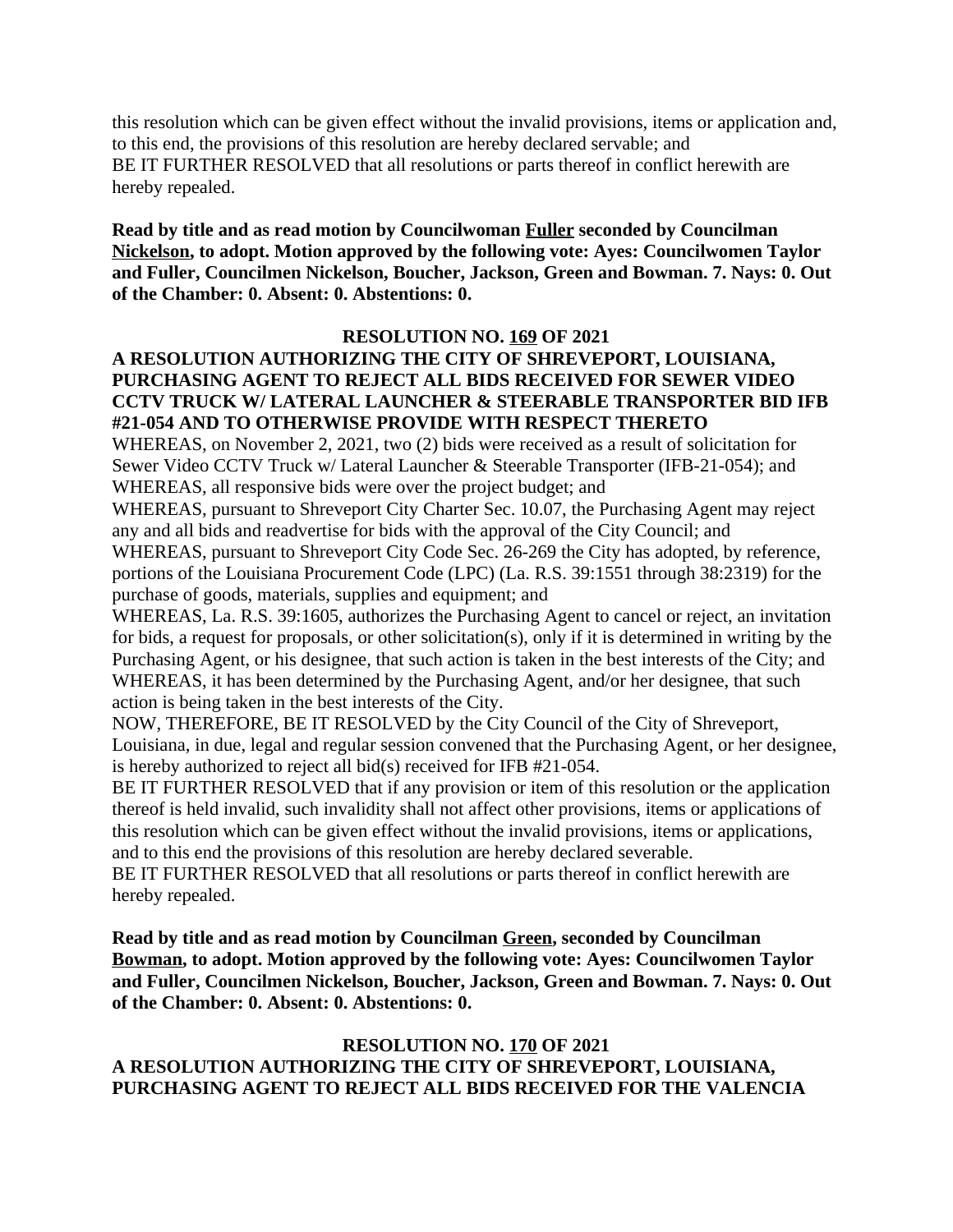### **SPRAY PARK BID IFB #21-063 AND TO OTHERWISE PROVIDE WITH RESPECT THERETO.**

WHEREAS, on December 9, 2021, one (1) bid was received as a result of solicitation for Valencia Spray Park (IFB-21-063); and

WHEREAS, the bid of \$247,000.00 was over the project budget of \$125,000.00; and

WHEREAS, pursuant to Shreveport City Charter Sec. 10.07, the Purchasing Agent may reject any and all bids and readvertise for bids with the approval of the City Council; and

WHEREAS, pursuant to Shreveport City Code Sec. 26-268 the City has adopted, by reference, portions of the Louisiana Public Bid Law (La. R.S. 38:2184 through 38:2316) for public works; and

WHEREAS, La. R.S. 38:2214 B, authorizes the City to reject any and all bids for "just cause;" and

WHEREAS, "just cause" under these facts and circumstances is authorized in La. R.S. 38:2214 B (2), whereby all bids were over the project budget; and

WHEREAS, it has been determined by the City Council and Purchasing Agent, and/or his/her designee, that such action is being taken in the best interests of the City.

NOW, THEREFORE, BE IT RESOLVED by the City Council of the City of Shreveport, Louisiana, in due, legal and regular session convened that:

SECTION 1. The "whereas" clauses above are herein adopted as part of this Resolution.

SECTION 2. The Purchasing Agent, or his/her designee, is hereby authorized to reject all bid(s) received for IFB #21-063.

BE IT FURTHER RESOLVED that the Mayor of the City of Shreveport, or his/her designee, shall be and is hereby authorized to do any and all things and to sign any and all documents in a form acceptable to the City Attorney, or his/her designee, necessary to effectuate the purposes set forth herein.

BE IT FURTHER RESOLVED that if any provision or item of this Resolution or the application thereof is held invalid, such invalidity shall not affect other provisions, items or applications of this resolution which can be given effect without the invalid provisions, items or applications, and to this end the provisions of this resolution are hereby declared severable.

BE IT FURTHER RESOLVED that this Resolution shall become effective in accordance with the provisions of Shreveport City Charter Section 4.23.

BE IT FURTHER RESOLVED that all resolutions, ordinances or parts thereof in conflict herewith are hereby repealed.

THUS DONE AND RESOLVED by the City Council of the City of Shreveport, Louisiana

**Read by title and as read motion by Councilman Green, seconded by Councilman Bowman, to adopt. Motion approved by the following vote: Ayes: Councilwomen Taylor and Fuller, Councilmen Nickelson, Boucher, Jackson, Green and Bowman. 7. Nays: 0. Out of the Chamber: 0. Absent: 0. Abstentions: 0.**

## **RESOLUTION NO. 1 OF 2022**

**A RESOLUTION SUSPENDING THE EFFECTS OF CERTAIN PROVISIONS OF CHAPTER 10 AND ANY APPLICABLE PROVISIONS OF THE SHREVEPORT UNIFIED DEVELOPMENT CODE OF THE CITY OF SHREVEPORT, LOUISIANA, CODE OF ORDINANCES, RELATIVE TO THE KREWE OF CENTAUR AND KREWE**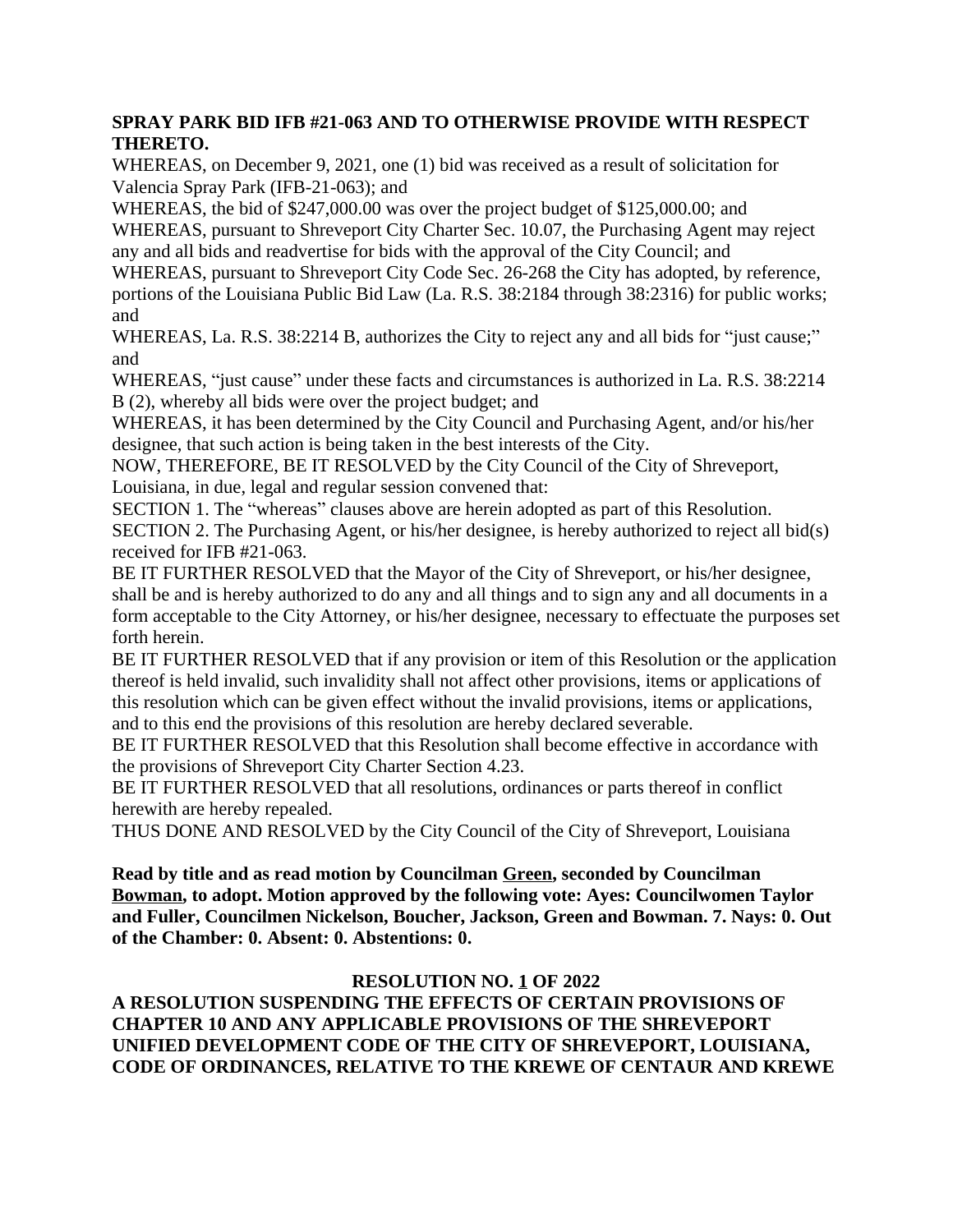## **OF GEMINI PARADES AND TO OTHERWISE PROVIDE WITH RESPECT THERETO**

WHEREAS, parades and other events and activities centered around Mardi Gras serve to boost tourism and the city's economy as well as provide an entertainment opportunity for citizens and visitors to the City of Shreveport; and

WHEREAS, certain sections of Chapter 10 and any applicable provisions of the Shreveport Unified Development Code of the Shreveport Code of Ordinances make it unlawful to consume or possess alcoholic beverages of high or low alcoholic content on certain public or private property within the city limits; and

WHEREAS, this resolution would suspend the effects of certain sections of Chapter 10 and any applicable provisions of the Shreveport Unified Development Code of the Shreveport Code of Ordinances to permit consumption and possession of alcoholic beverages on February 19, 2022 during the Krewe of Centaur parade and on February 26, 2022, during the Krewe of Gemini parade, subject to certain conditions.

NOW, THEREFORE BE IT RESOLVED by the City Council of the City of Shreveport, in due, legal and regular session convened that, except as otherwise provided herein, Section 10-190 and Section 10-192 of the Code of Ordinances and any applicable provisions of the Shreveport Unified Development Code of the Shreveport Code of Ordinances are suspended from 7:00am to 11:59pm on February 19, 2022, for the Krewe of Centaur parade and from 7:00am to 11:59pm

on

February 26, 2022, for the Krewe of Gemini parade to permit the consumption and possession of alcoholic beverages on a public street or sidewalk located along the designated parade route, in city parks when the public street or sidewalk is adjacent to the designated parade route when the City of Shreveport has approved the closing of the street, and on private property adjacent to the designated parade route or adjacent to a street or sidewalk located along the designated parade route with the consent of property owner.

BE IT FURTHER RESOLVED that the provisions of this resolution shall not extend to the area located on Clyde Fant Parkway from the I-20 overpass to Shreveport-Barksdale Highway, also known as the Family Area, and in all respects, the provisions Section 10-190, Section 10-192, and all other provisions of Chapter 10 of the Code of Ordinances and any applicable provisions of the Shreveport Unified Development Code of the Shreveport Code of Ordinances shall remain in full force and effect in this area.

BE IT FURTHER RESOLVED that if any provision or item of this resolution or the application thereof is held invalid, such invalidity shall not affect other provisions, items or applications of this resolution which can be given affect without the invalid provisions, items or applications, and to this end the provisions of this resolution are hereby declared severable.

BE IT FURTHER RESOLVED that all resolutions or parts thereof in conflict herewith are hereby repealed.

**Read by title and as read motion by Councilman Green, seconded by Councilman Bowman, to adopt. Motion approved by the following vote: Ayes: Councilwomen Taylor and Fuller, Councilmen Nickelson, Boucher, Jackson, Green and Bowman. 7. Nays: 0. Out of the Chamber: 0. Absent: 0. Abstentions: 0.**

Mrs. White: Madam Vice Chair, the City Engineering's office asked us not to introduce Resolution No. 4, so I will not read that one.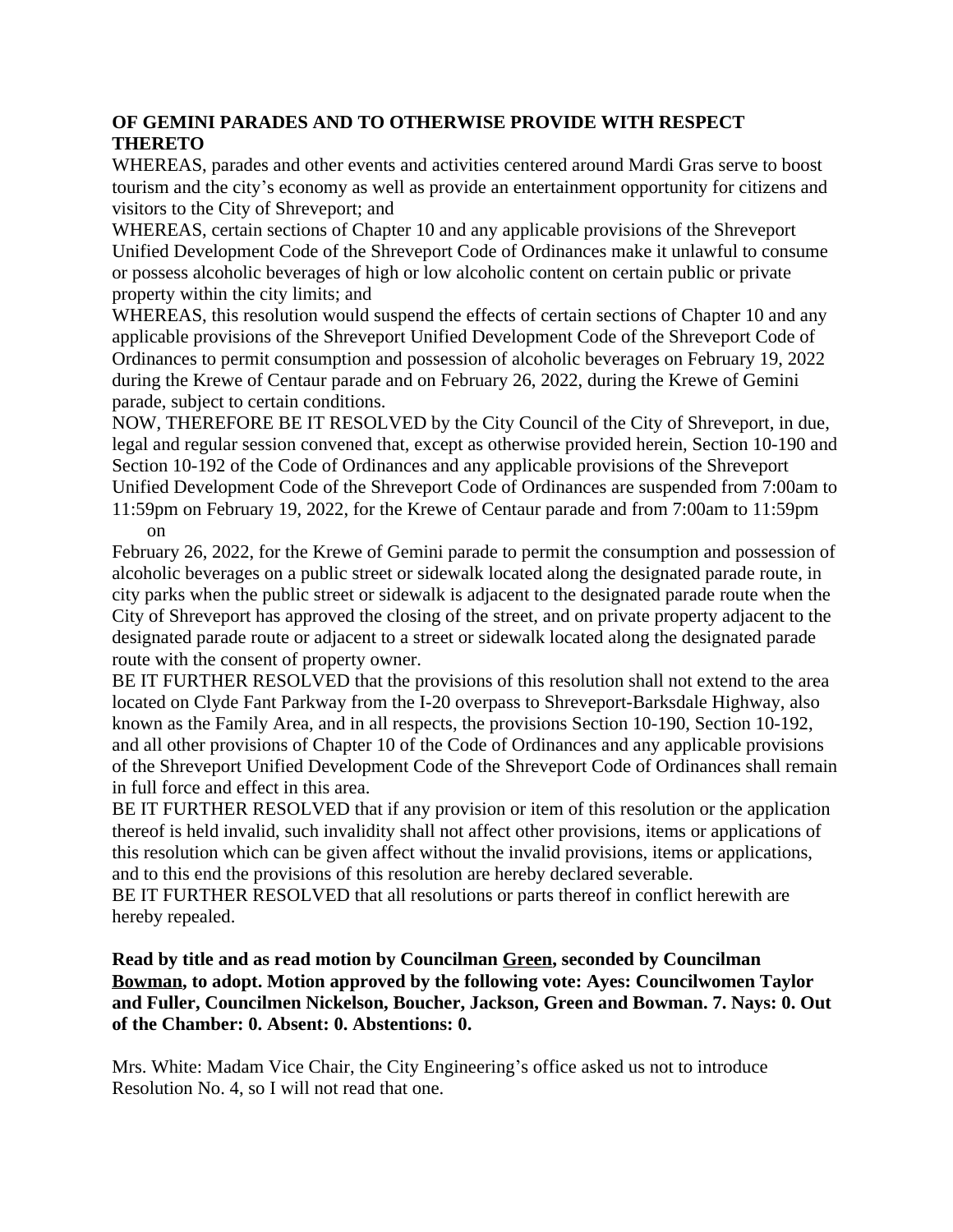Councilwoman Taylor: Okay.

## **INTRODUCTION OF RESOLUTIONS** *(NOT TO BE ADOPTED PRIOR TO (January 25, 2022 (***Motion and second is sufficient to introduce resolutions)**

*The Clerk read the following:* 

- **1. Resolution No. 2 of 2022**: A resolution authorizing the employment of special legal counsel to represent the City of Shreveport and to otherwise provide with respect thereto
- **2. Resolution No. 3 of 2022**: A resolution authorizing the Mayor to execute a Cooperative Purchasing Agreement between the City of Shreveport and the Baton Rouge Fire Department, and otherwise providing with respect thereto

**Read by title and as read motion by Councilman Green, seconded by Councilman Nickelson, to introduce Resolution No(s). 2 and 3 of 2022 to lay over until the next regular meeting.**

## **INTRODUCTION OF ORDINANCES** *(NOT TO BE ADOPTED PRIOR TO January 25, 2022 (***Motion and second is sufficient to introduce resolutions) ORDINANCES ON SECOND READING AND FINAL PASSAGE** *(NUMBERS ARE ASSIGNED ORDINANCE NUMBERS)*

*The Clerk read the following:* 

**1. Ordinance No. 72 of 2021**: An ordinance amending Section 10-69 of Chapter 10, Article IV, Division 2 of the City of Shreveport, Louisiana, Code of Ordinances with respect to the Fee and Term for alcoholic beverage handling employee cards, and to otherwise provide with respect thereto.

**Having passed first reading on May 11, 2021, was read by title, and on motion, ordered passed to third reading. Read the third time in full and as read motion by Councilwoman Fuller, seconded by Councilman Nickelson, to postpone. Motion approved by the following vote: Ayes: Councilwomen Taylor and Fuller, Councilmen Nickelson, Boucher, Jackson, Green and Bowman. 7. Nays: 0. Out of the Chamber: 0. Absent: 0. Abstentions: 0.**

**2. Ordinance No. 191 of 2021**: An ordinance declaring the City's Interest in certain land as surplus, and our intention to donate certain land acquired by the Department of Community Development to Volunteers of America of North Louisiana and to otherwise provide with respect thereto

**Having passed first reading on November 9, 2021, was read by title, and on motion, ordered passed to third reading. Read the third time in full and as read motion by Councilman Green, seconded by Councilman Boucher, to postpone. Motion approved by the following vote: Ayes: Councilwomen Taylor and Fuller, Councilmen Nickelson, Boucher, Jackson, Green and Bowman. 7. Nays: 0. Out of the Chamber: 0. Absent: 0. Abstentions: 0.**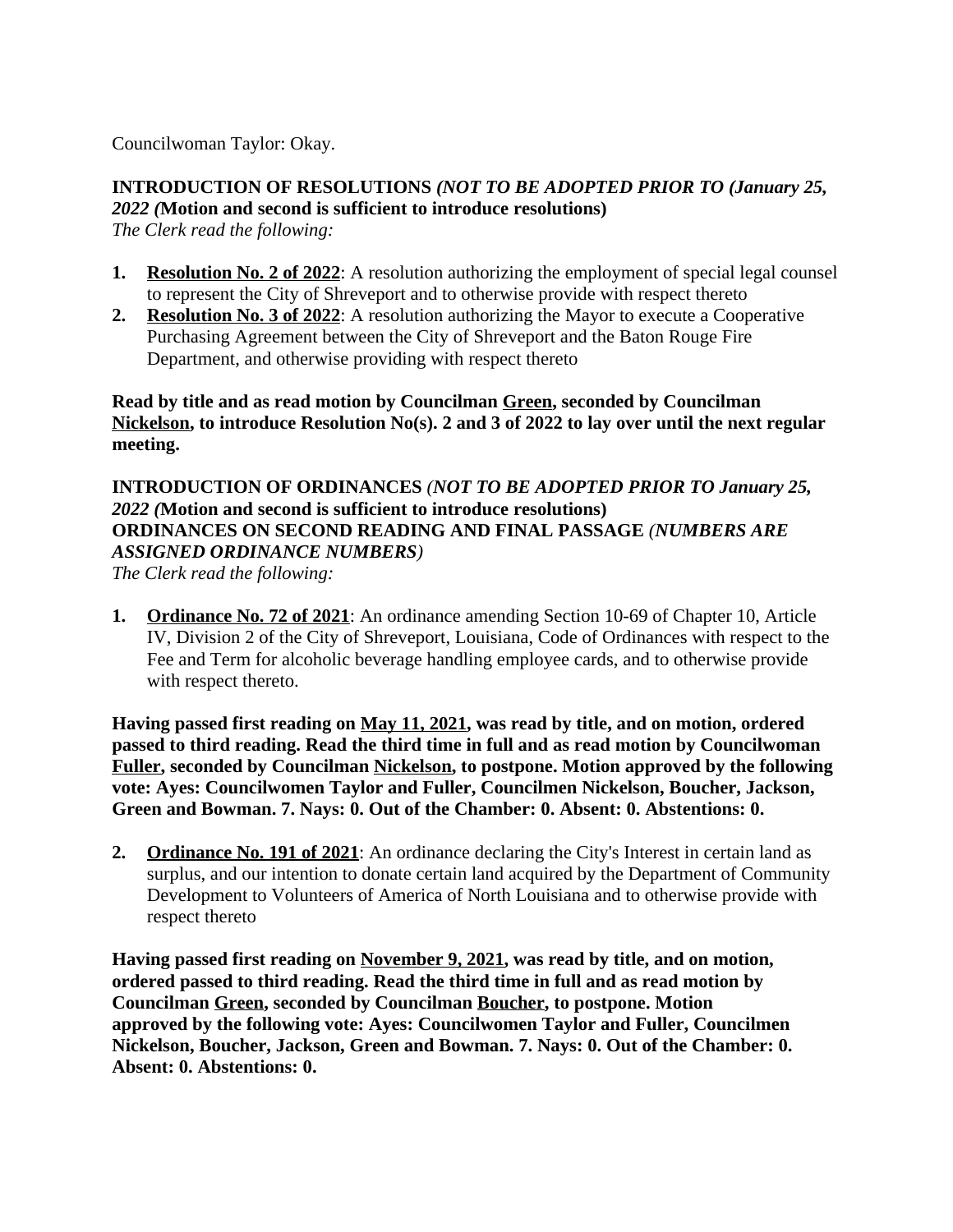**3. Ordinance No. 195 of 2021**: An ordinance to amend Chapter 58, Article IV, Division 1 and Chapter 78, Article VIII, Division 1 of the City of Shreveport, Louisiana, Code of Ordinances relative to litter and dumping, and to otherwise provide with respect thereto. (A/Taylor, F/Green)

**Having passed first reading on November 9, 2021, was read by title, and on motion, ordered passed to third reading. Read the third time in full and as read motion by Councilman Green, seconded by Councilwoman Taylor, to postpone. Motion approved by the following vote: Ayes: Councilwomen Taylor and Fuller, Councilmen Nickelson, Boucher, Jackson, Green and Bowman. 7. Nays: 0. Out of the Chamber: 0. Absent: 0. Abstentions: 0.**

**4. Ordinance No. 215 of 2021**: An ordinance amending the 2022 Riverfront Development Special Revenue Fund budget and otherwise providing with respect thereto. (A/Taylor, F/Green, G/Bowman)

**Having passed first reading on December 28, 2021, was read by title, and on motion, ordered passed to third reading. Read the third time in full and as read motion by Councilman Green, seconded by Councilman Taylor, to adopt. Motion approved by the following vote: Ayes: Councilwomen Taylor and Fuller, Councilmen Jackson, Green and Bowman. 5. Nays: Councilman Nickelson and Boucher. 2. Out of the Chamber: 0. Absent: 0. Abstentions: 0.**

**5. Ordinance No. 216 of 2021**: An ordinance amending the 2022 General Fund budget, and otherwise providing with respect thereto. (A/Taylor, F/Green, G/Bowman)

**Having passed first reading on December 28, 2021, was read by title, and on motion, ordered passed to third reading. Read the third time in full and as read motion by Councilman Green, seconded by Councilwoman Taylor, to adopt.**

## *The following amendment was read:*

**Amendment Number 1 to Ordinance 216 of 2021 by the Administration AMEND THE ORDINANCE AS FOLLOWS:** In Section 2 (Appropriations): General Government Decrease Operating Reserves by an additional \$982,000 Add: Increase Transfer to SporTran Fund by \$982,000

**EXPLANATION OF AMENDMENT:** To transfer funds from General Government Operating Reserves to SporTran to cover funding for the 13% raises

**Motion by Councilman Green, seconded by Councilwoman Taylor, to adopt Amendment No. 1 to Ordinance No. 216 of 2021. Motion approved by the following vote: Ayes: Councilwomen Taylor and Fuller, Councilmen Jackson, Green and Bowman. 5. Nays: Councilman Nickelson and Boucher. 2. Out of the Chamber: 0. Absent: 0. Abstentions: 0.**

**Amendment Number 2 to Ordinance 216 of 2021 by the Administration AMEND THE ORDINANCE AS FOLLOWS:** In Section 2 (Appropriations): Decrease Public Works Personal Services by \$60,100 Increase Operating Reserves \$60,100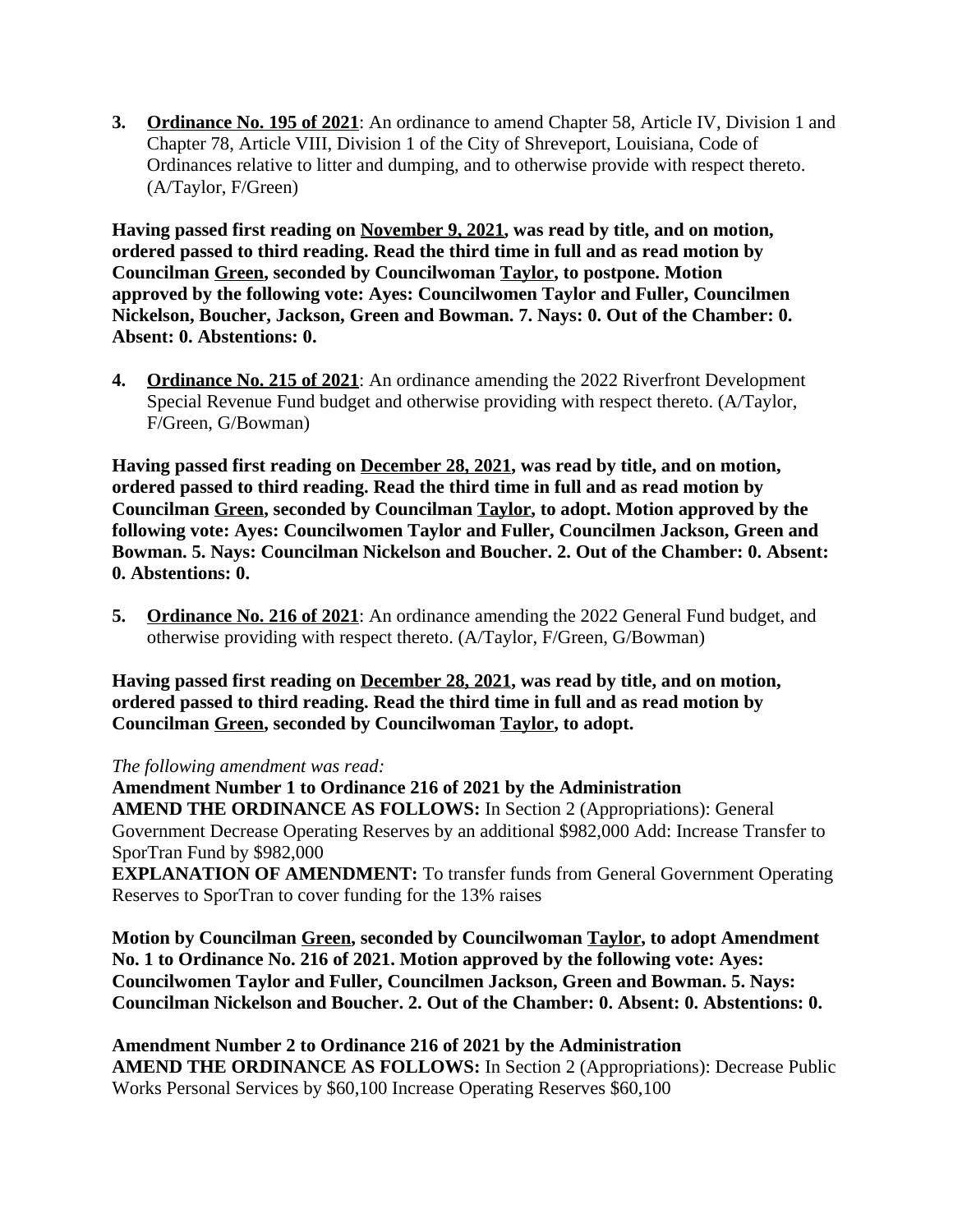**EXPLANATION OF AMENDMENT:** To correct amount for Public Works to cover funding for the 13% raises.

**Motion by Councilman Green, seconded by Councilman Bowman, to adopt Amendment No. 2 to Ordinance No. 216 of 2021. Motion approved by the following vote: Ayes: Councilwomen Taylor and Fuller, Councilmen Jackson, Green and Bowman. 5. Nays: Councilman Nickelson and Boucher. 2. Out of the Chamber: 0. Absent: 0. Abstentions: 0.**

**Motion by Councilman Green, seconded by Councilwoman Taylor, to adopt Ordinance No. 216 of 2021 as amended. Motion approved by the following vote: Ayes: Councilwomen Taylor and Fuller, Councilmen Jackson, Green and Bowman. 5. Nays: Councilman Nickelson and Boucher. 2. Out of the Chamber: 0. Absent: 0. Abstentions: 0.**

**6. Ordinance No. 217 of 2021**: An ordinance amending the 2022 Retained Risk Fund budget and otherwise providing with respect thereto. (A/Taylor, F/Green, G/Bowman)

**Having passed first reading on December 28, 2021, was read by title, and on motion, ordered passed to third reading. Read the third time in full and as read motion by Councilman Green, seconded by Councilwoman Taylor, to adopt. Motion approved by the following vote: Ayes: Councilwomen Taylor and Fuller, Councilmen Jackson, Green and Bowman. 5. Nays: Councilman Nickelson and Boucher. 2. Out of the Chamber: 0. Absent: 0. Abstentions: 0.**

**7. Ordinance No. 218 of 2021**: An ordinance amending the 2022 Metropolitan Planning Commission Special Revenue Fund budget and otherwise providing with respect thereto. (A/Taylor, F/Green, G/Bowman)

**Having passed first reading on December 28, 2021, was read by title, and on motion, ordered passed to third reading. Read the third time in full and as read motion by Councilman Green, seconded by Councilwoman Taylor, to adopt. Motion approved by the following vote: Ayes: Councilwomen Taylor and Fuller, Councilmen Jackson, Green and Bowman. 5. Nays: Councilman Nickelson and Boucher. 2. Out of the Chamber: 0. Absent: 0. Abstentions: 0.**

**8. Ordinance No. 219 of 2021**: An ordinance amending the 2022 Community Development Special Revenue Fund budget and otherwise providing with respect thereto. (A/Taylor, F/Green, G/Bowman)

**Having passed first reading on December 28, 2021, was read by title, and on motion, ordered passed to third reading. Read the third time in full and as read motion by Councilman Green, seconded by Councilman Bowman, to adopt. Motion approved by the following vote: Ayes: Councilwomen Taylor and Fuller, Councilmen Jackson, Green and Bowman. 5. Nays: Councilman Nickelson and Boucher. 2. Out of the Chamber: 0. Absent: 0. Abstentions: 0.**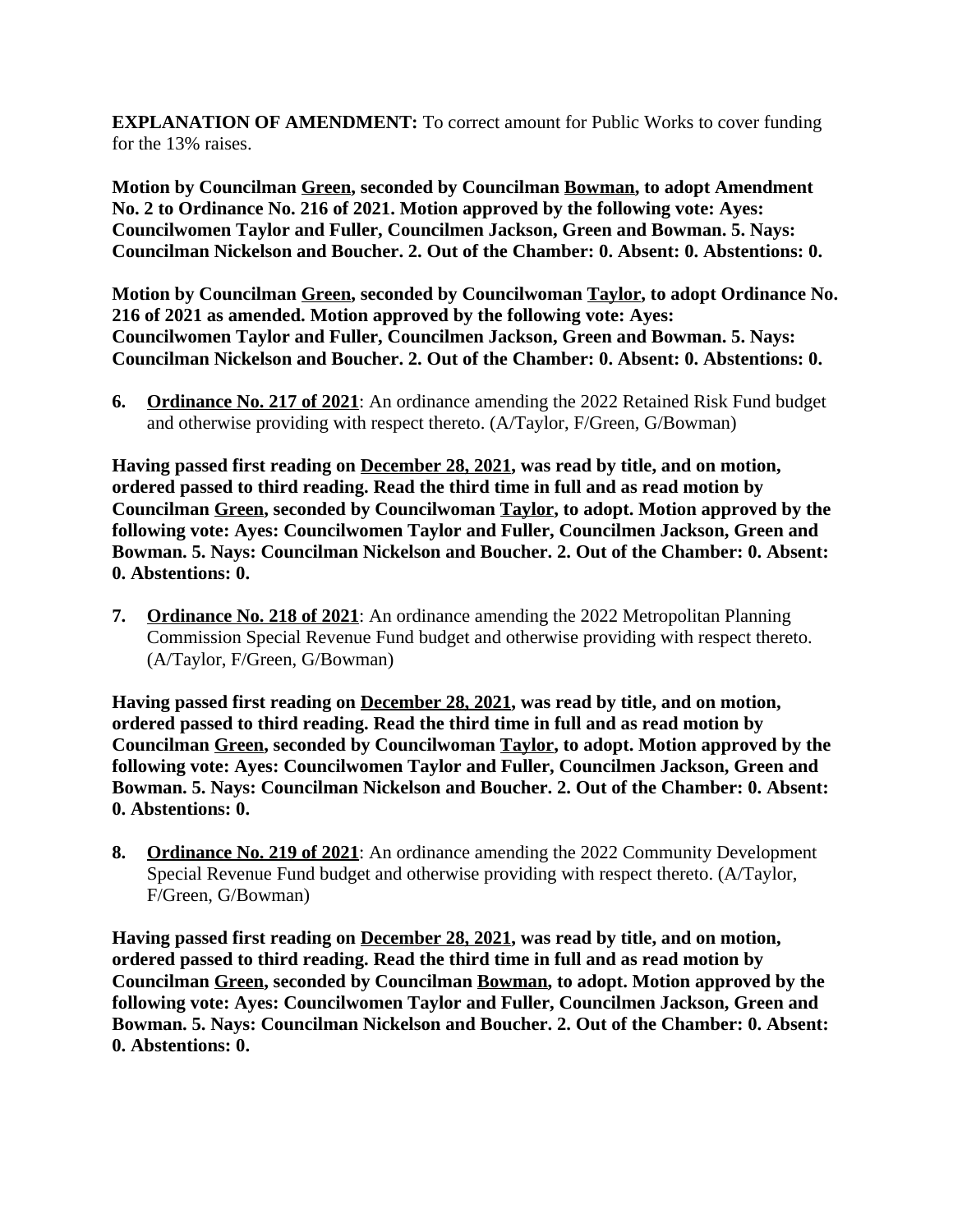**9. Ordinance No. 220 of 2021**: An ordinance amending the 2022 Golf Enterprise Fund budget and otherwise providing with respect thereto. (A/Taylor, F/Green, G/Bowman)

**Having passed first reading on December 28, 2021, was read by title, and on motion, ordered passed to third reading. Read the third time in full and as read motion by Councilman Green, seconded by Councilman Bowman, to adopt. Motion approved by the following vote: Ayes: Councilwomen Taylor and Fuller, Councilmen Jackson, Green and Bowman. 5. Nays: Councilman Nickelson and Boucher. 2. Out of the Chamber: 0. Absent: 0. Abstentions: 0.**

**10. Ordinance No. 221 of 2021**: An ordinance amending the 2022 Airports Enterprise Fund budget and otherwise providing with respect thereto. (A/Taylor, F/Green, G/Bowman)

**Having passed first reading on December 28, 2021, was read by title, and on motion, ordered passed to third reading. Read the third time in full and as read motion by Councilman Green, seconded by Councilwoman Taylor, to adopt. Motion approved by the following vote: Ayes: Councilwomen Taylor and Fuller, Councilmen Jackson, Green and Bowman. 5. Nays: Councilman Nickelson and Boucher. 2. Out of the Chamber: 0. Absent: 0. Abstentions: 0.**

**11. Ordinance No. 222 of 2021**: An ordinance amending the 2022 Water and Sewerage Fund budget and otherwise providing with respect thereto. (A/Taylor, F/Green, G/Bowman)

**Having passed first reading on December 28, 2021, was read by title, and on motion, ordered passed to third reading. Read the third time in full and as read motion by Councilman Green, seconded by Councilman Bowman, to adopt. Motion approved by the following vote: Ayes: Councilwomen Taylor and Fuller, Councilmen Jackson, Green and Bowman. 5. Nays: Councilman Nickelson and Boucher. 2. Out of the Chamber: 0. Absent: 0. Abstentions: 0.**

**12. Ordinance No. 223 of 2021**: An ordinance amending the 2022 Solid Waste Enterprise Fund budget and otherwise providing with respect thereto. (A/Taylor, F/Green, G/Bowman)

**Having passed first reading on December 28, 2021, was read by title, and on motion, ordered passed to third reading. Read the third time in full and as read motion by Councilman Green, seconded by Councilman Bowman, to adopt. Motion approved by the following vote: Ayes: Councilwomen Taylor and Fuller, Councilmen Jackson, Green and Bowman. 5. Nays: Councilman Nickelson and Boucher. 2. Out of the Chamber: 0. Absent: 0. Abstentions: 0.**

**13. Ordinance No. 224 of 2021**: An ordinance amending the 2022 General Fund budget and otherwise providing with respect thereto. (C/Nickelson, D/Boucher)

**Having passed first reading on December 28, 2021, was read by title, and on motion, ordered passed to third reading. Read the third time in full and as read motion by Councilman Nickelson, seconded by Councilman Boucher, to adopt. Motion failed by the**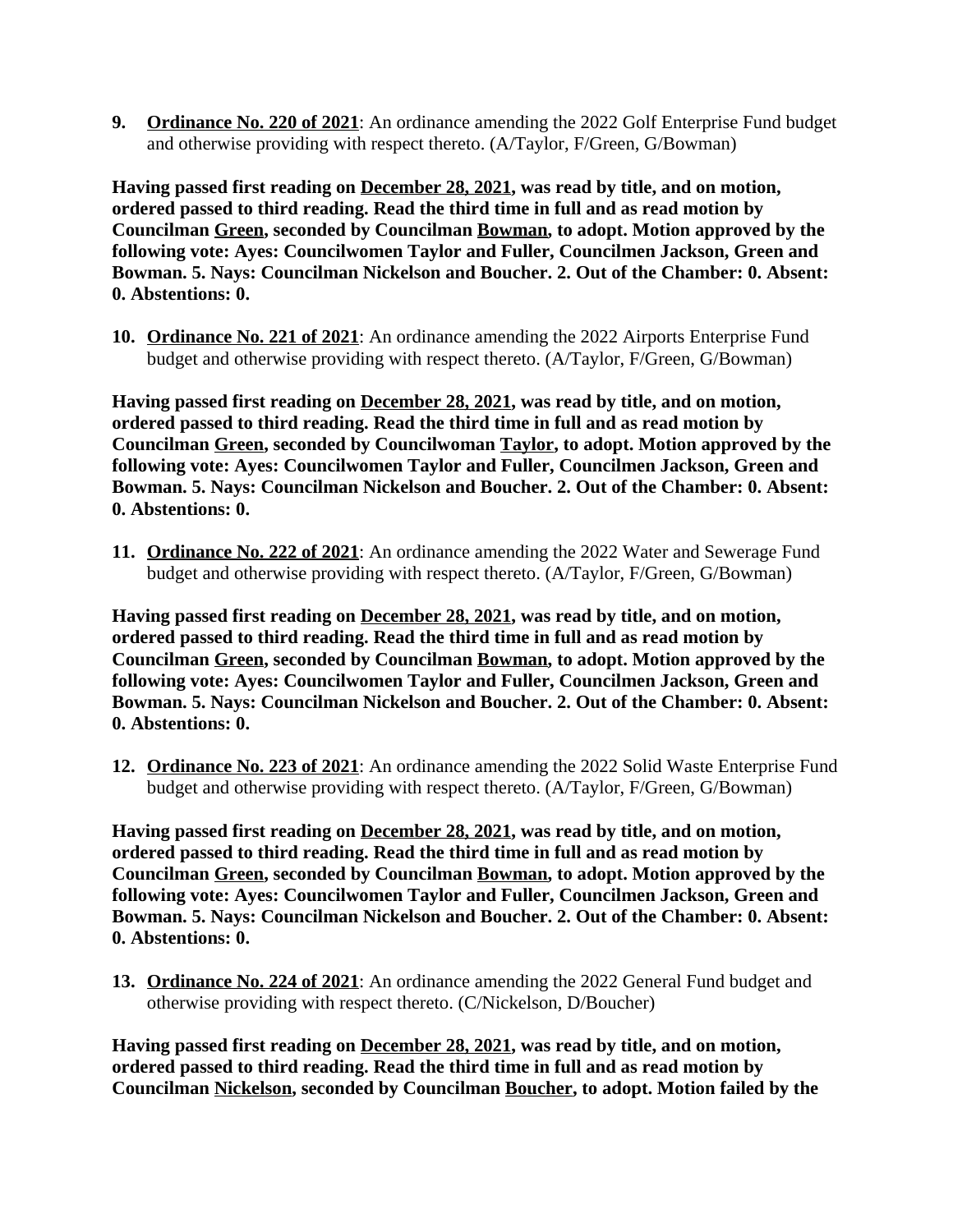**following vote: Nays: Councilwomen Taylor and Fuller, Councilmen Jackson, Green and Bowman. 5. Ayes: Councilmen Nickelson and Boucher. 2. Out of the Chamber: 0. Absent: 0. Abstentions: 0.**

**14. Ordinance No. 228 of 2021**: An ordinance amending the 2022 Budget Funding Contractual Services provided to Sportran by Metro Management Associates, Inc. and to otherwise provide with respect thereto. (A/Taylor, F/Green, G/Bowman)

**Having passed first reading on December 28, 2021, was read by title, and on motion, ordered passed to third reading. Read the third time in full and as read motion by Councilman Green, seconded by Councilwoman Taylor, to adopt. Motion approved by the following vote: Ayes: Councilwomen Taylor and Fuller, Councilmen Boucher, Jackson, Green and Bowman. 6. Nays: Councilman Nickelson. 1. Out of the Chamber: 0. Absent: 0. Abstentions: 0.**

**15. Ordinance No. 204 of 2021**: **Zoning Case No. 21-158-C**: An ordinance to amend the official zoning map of the City of Shreveport Unified Development Code, by rezoning property located on the southeast corner of Legardy St. & Hawkins St., Shreveport, Caddo Parish, LA., from R-1-5, Single-Family Residential District To R-A, Rural-Agricultural District, and to otherwise provide with respect thereto (A/Taylor)

**Having passed first reading on November 19, 2021, was read by title, and on motion, ordered passed to third reading. Read the third time in full and as read motion by Councilwoman Taylor, seconded by Councilman Bowman, to postpone. Motion approved by the following vote: Ayes: Councilwomen Taylor and Fuller, Councilmen Nickelson, Boucher, Jackson, Green and Bowman. 7. Nays: 0. Out of the Chamber: 0. Absent: 0. Abstentions: 0.**

**16. Ordinance No. 225 of 2021**: **Zoning Case No. 21-154-C** An ordinance to amend the official zoning map of the City of Shreveport Unified Development Code, by rezoning property located on the south side of Hollywood Ave., approx. 270' east of Linwood Ave., Shreveport, Caddo Parish, LA., from R-1-7, Single-Family Residential District to C-1, Neighborhood Commercial District, and to otherwise provide with respect thereto. (B/Fuller)

**Having passed first reading on December 28, 2021, was read by title, and on motion, ordered passed to third reading. Read the third time in full and as read motion by Councilwoman Fuller, seconded by Councilman Green, to adopt. Motion approved by the following vote: Ayes: Councilwomen Taylor and Fuller, Councilmen Nickelson, Boucher, Jackson, Green and Bowman. 7. Nays: 0. Out of the Chamber: 0. Absent: 0. Abstentions: 0.**

**17. Ordinance No. 226 of 2021**: **Zoning Case No. 21-183-C**: An ordinance to amend the official zoning map of the City of Shreveport Unified Development Code, by rezoning property located on the west side of Southern Ave., approx. 220' north of Olive St., Shreveport, Caddo Parish, LA., from R-A, Rural Agricultural District to I-1, Light Industrial District, and to otherwise provide with respect thereto. (B/Fuller)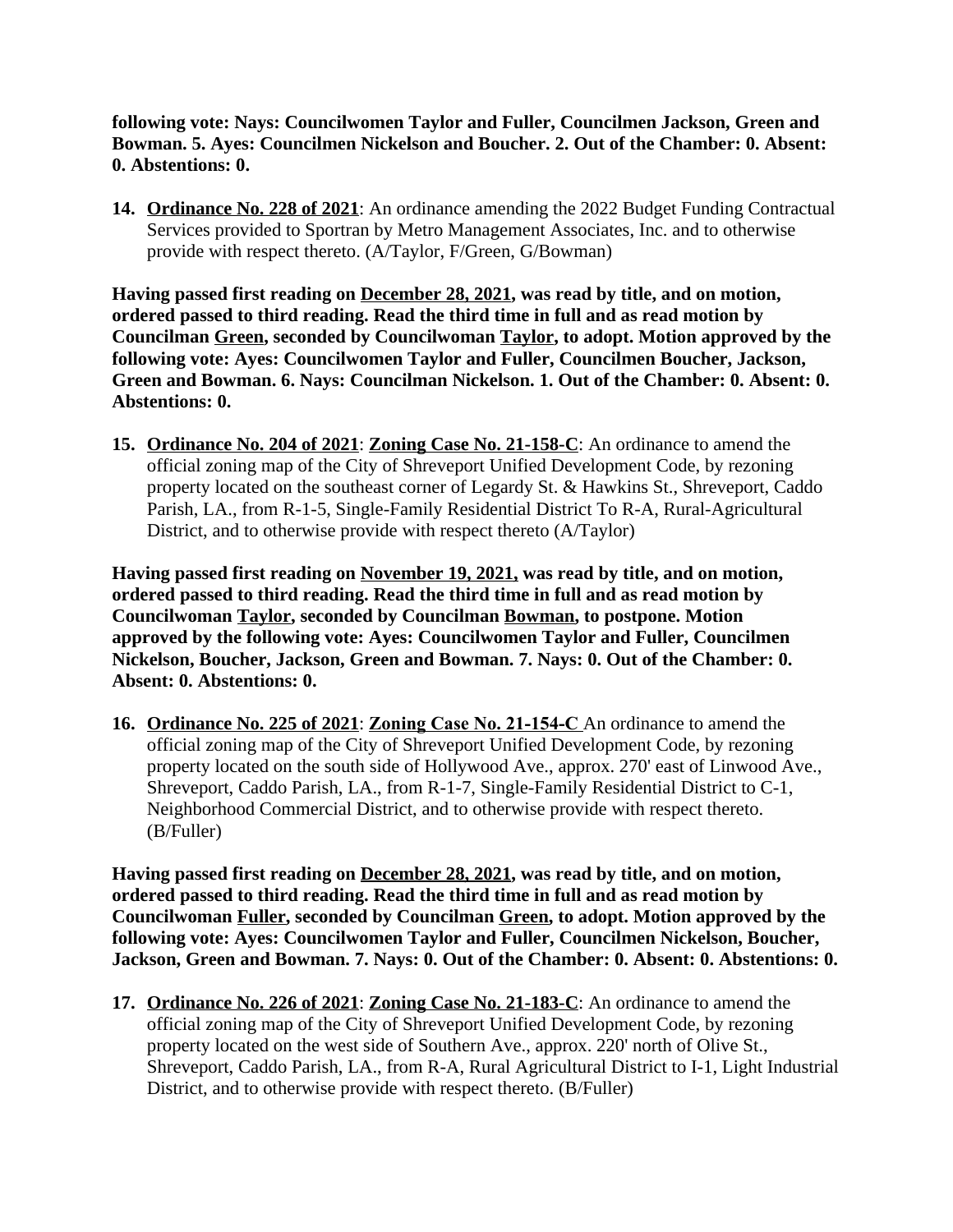**Having passed first reading on December 28, 2021, was read by title, and on motion, ordered passed to third reading. Read the third time in full and as read motion by Councilwoman Fuller, seconded by Councilman Green, to adopt. Motion approved by the following vote: Ayes: Councilwomen Taylor and Fuller, Councilmen Nickelson, Boucher, Jackson, Green and Bowman. 7. Nays: 0. Out of the Chamber: 0. Absent: 0. Abstentions: 0.**

**18. Ordinance No. 227 of 2021**: **Zoning Case No. 21-185-C**: An ordinance to amend the official zoning map of the City of Shreveport Unified Development Code, by rezoning property located on the northeast corner of David Raines Rd. and Willis St., Shreveport, Caddo Parish, LA., from R-1-5, Single-Family Residential District to C-1, Neighborhood Commercial District, and to otherwise provide with respect thereto. (A/Taylor)

**Having passed first reading on December 28, 2021, was read by title, and on motion, ordered passed to third reading. Read the third time in full and as read motion by Councilman Green, seconded by Councilwoman Taylor, to postpone. Motion approved by the following vote: Ayes: Councilwomen Taylor and Fuller, Councilmen Nickelson, Boucher, Jackson, Green and Bowman. 7. Nays: 0. Out of the Chamber: 0. Absent: 0. Abstentions: 0.**

*Ordinances that were adopted, except ordinances that will be published in the Shreveport Code Ordinances, including the Shreveport Unified Development Code, are as follows:*

## **ORDINANCE NO. 215 OF 2021**

## **AN ORDINANCE AMENDING THE 2022 RIVERFRONT FUND BUDGET AND TO OTHERWISE PROVIDE WITH RESPECT THERETO**

WHEREAS, the City Council finds it necessary to amend the 2022 Riverfront Fund Budget. NOW, THEREFORE, BE IT ORDAINED by the City Council of the City of Shreveport, Louisiana, in due, regular and legal session convened, that:

Ordinance Number 153 of 2021, the 2022 Riverfront Fund Budget, is hereby amended as follows:

In Section 1. (Receipts):

In Section 2. (Appropriations):

Increase Personal Services by \$28,100

Decrease Operating Reserves by \$28,100

Adjust totals and subtotals accordingly.

BE IT FURTHER ORDAINED that the remainder of Ordinance 153 of 2021 as amended, shall remain unchanged and in full force and effect.

BE IT FURTHER ORDAINED that if any provision or item of this ordinance or the application thereof is held invalid, such invalidity shall not affect other provisions, items or applications of this ordinance which can be given effect without the invalid provisions, items or applications; and to this end, the provisions of this ordinance are hereby declared severable.

BE IT FURTHER ORDAINED that all ordinances or parts thereof in conflict herewith are hereby repealed.

THUS, DONE AND ORDAINED by the City Council of the City of Shreveport, Louisiana.

## **ORDINANCE NO. 216 OF 2021**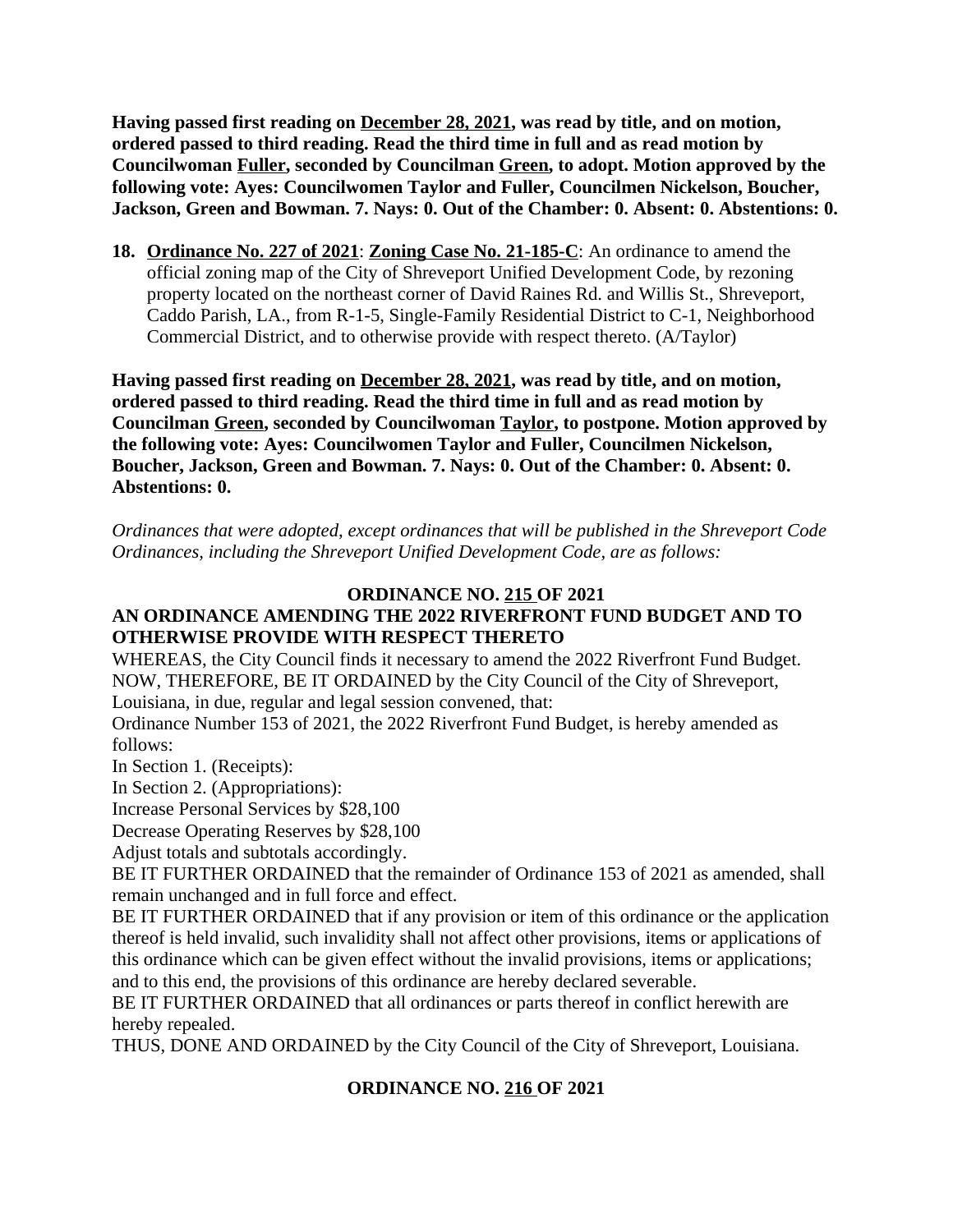## **AN ORDINANCE AMENDING THE 2022 GENERAL FUND BUDGET AND TO OTHERWISE PROVIDE WITH RESPECT THERETO**

WHEREAS, the City Council finds it necessary to amend the 2022 General Fund Budget. NOW, THEREFORE, BE IT ORDAINED by the City Council of the City of Shreveport,

Louisiana, in due, regular and legal session convened, that:

Ordinance Number 154 of 2021, the 2022 General Fund Budget, is hereby amended as follows: In Section 1. (Receipts):

In Section 2. (Appropriations):

Executive Office Increase Personal Services by \$94,400

City Attorney Increase Personal Services by \$94,800

Property Standards Increase Personal Services by \$182,200

Human Resources Increase Personal Services by \$57,000

Information Technology Increase Personal Services by \$254,200

Public Assembly and Recreation Increase Personal Services by \$773,600

Finance Increase Personal Services by \$212,300

General Government Increase Transfers to MPC by \$131,900 Increase Transfers to Community Development by \$486,300 Increase Transfers to Solid Waste by \$372,500 Decrease Operating Reserves by \$9,760,300

Fire Increase Personal Services by \$5,607,100

Public Works Increase Personal Services by \$849,000

City Council Increase Personal Services by \$124,600

City Court Increase Personal Services by \$312,900

City Marshal Increase Personal Services by \$207,500

Adjust totals and subtotals accordingly.

BE IT FURTHER ORDAINED that the remainder of Ordinance 154 of 2021 as amended, shall remain unchanged and in full force and effect.

BE IT FURTHER ORDAINED that if any provision or item of this ordinance or the application thereof is held invalid, such invalidity shall not affect other provisions, items or applications of this ordinance which can be given effect without the invalid provisions, items or applications; and to this end, the provisions of this ordinance are hereby declared severable.

BE IT FURTHER ORDAINED that all ordinances or parts thereof in conflict herewith are hereby repealed.

THUS, DONE AND ORDAINED by the City Council of the City of Shreveport, Louisiana.

## **ORDINANCE NO. 217 OF 2021**

## **AN ORDINANCE AMENDING THE 2022 RETAINED RISK FUND BUDGET AND TO OTHERWISE PROVIDE WITH RESPECT THERETO**

WHEREAS, the City Council finds it necessary to amend the 2022 Retained Risk Fund Budget. NOW, THEREFORE, BE IT ORDAINED by the City Council of the City of Shreveport,

Louisiana, in due, regular and legal session convened, that:

Ordinance Number 155 of 2021, the 2022 Retained Risk Fund Budget, is hereby amended as follows:

In Section 1. (Receipts):

In Section 2. (Appropriations): Increase Personal Services by \$33,400

Decrease Liability Reserves by \$33,400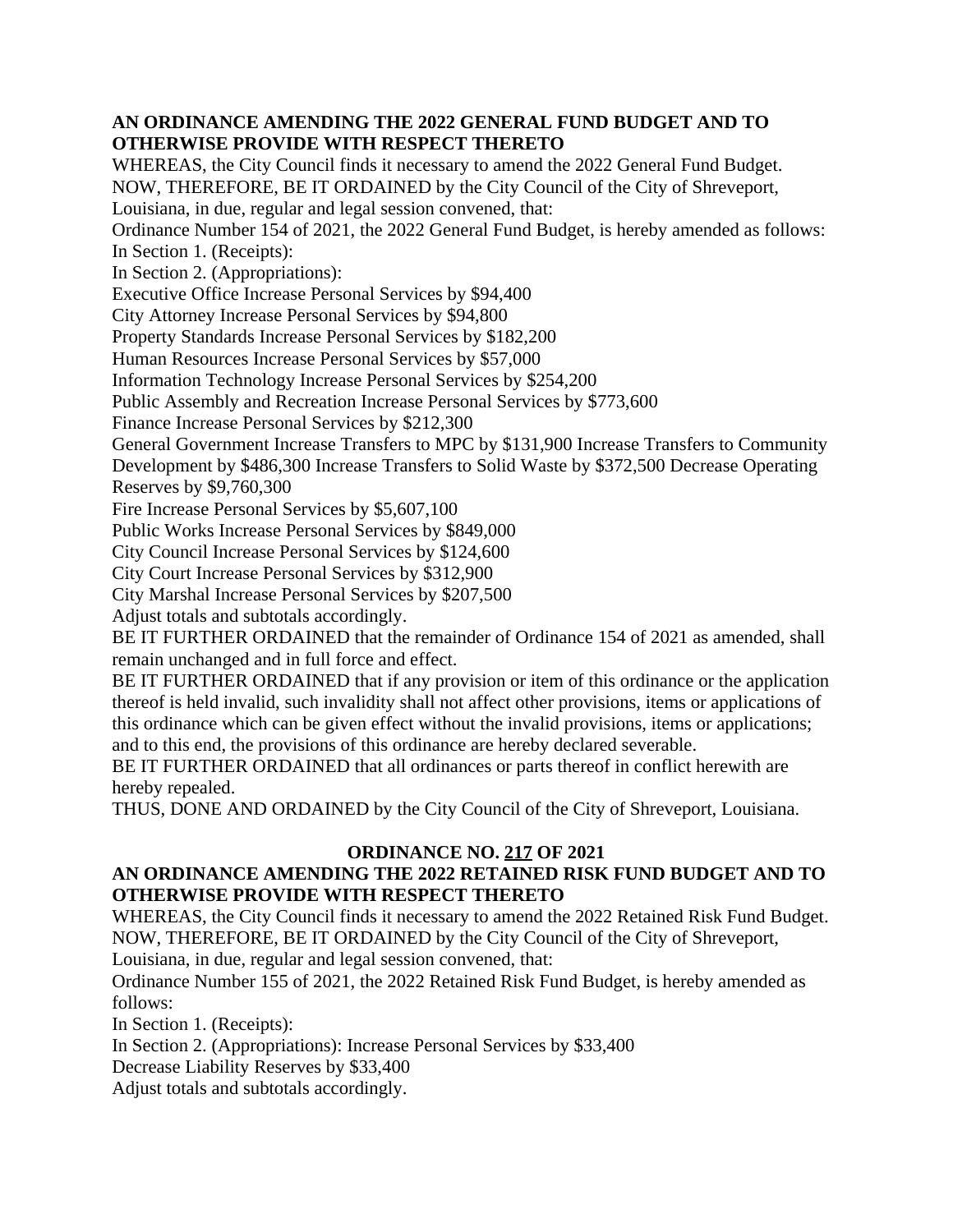BE IT FURTHER ORDAINED that the remainder of Ordinance 155 of 2021 as amended, shall remain unchanged and in full force and effect.

BE IT FURTHER ORDAINED that if any provision or item of this ordinance or the application thereof is held invalid, such invalidity shall not affect other provisions, items or applications of this ordinance which can be given effect without the invalid provisions, items or applications; and to this end, the provisions of this ordinance are hereby declared severable.

BE IT FURTHER ORDAINED that all ordinances or parts thereof in conflict herewith are hereby repealed.

THUS, DONE AND ORDAINED by the City Council of the City of Shreveport, Louisiana.

## **ORDINANCE NO. 218 OF 2021**

## **AN ORDINANCE AMENDING THE 2022 METROPOLITAN PLANNING COMMISSION SPECIAL REVENUE FUND BUDGET AND TO OTHERWISE PROVIDE WITH RESPECT THERETO.**

WHEREAS, the City Council finds it necessary to amend the 2022 Metropolitan Planning Commission Special Revenue Fund Budget.

NOW, THEREFORE, BE IT ORDAINED by the City Council of the City of Shreveport, Louisiana, in due, regular and legal session convened, that:

Ordinance Number 156 of 2021, the 2022 Metropolitan Planning Commission Special Revenue Fund Budget, is hereby amended as follows:

In Section 1. (Receipts): Increase Transfer from General Fund by \$ 131,900

In Section 2. (Appropriations): Increase Personal Services by \$131,900

Adjust totals and subtotals accordingly.

BE IT FURTHER ORDAINED that the remainder of Ordinance 156 of 2021 as amended, shall remain unchanged and in full force and effect.

BE IT FURTHER ORDAINED that if any provision or item of this ordinance or the application thereof is held invalid, such invalidity shall not affect other provisions, items or applications of this ordinance which can be given effect without the invalid provisions, items or applications; and to this end, the provisions of this ordinance are hereby declared severable.

BE IT FURTHER ORDAINED that all ordinances or parts thereof in conflict herewith are hereby repealed.

THUS, DONE AND ORDAINED by the City Council of the City of Shreveport, Louisiana

## **ORDINANCE NO. 219 OF 2021**

## **AN ORDINANCE AMENDING THE 2022 COMMUNITY DEVELOPMENT SPECIAL REVENUE FUND BUDGET AND TO OTHERWISE PROVIDE WITH RESPECT THERETO**

WHEREAS, the City Council finds it necessary to amend the 2022 Community Development Special Revenue Fund Budget.

NOW, THEREFORE, BE IT ORDAINED by the City Council of the City of Shreveport, Louisiana, in due, regular and legal session convened, that:

Ordinance Number 157 of 2021, the 2022 Community Development Special Revenue Fund Budget, is hereby amended as follows:

In Section 1. (Receipts): Increase Transfer from General Fund by \$ 486,300

In Section 2. (Appropriations): Increase Personal Services by \$486,300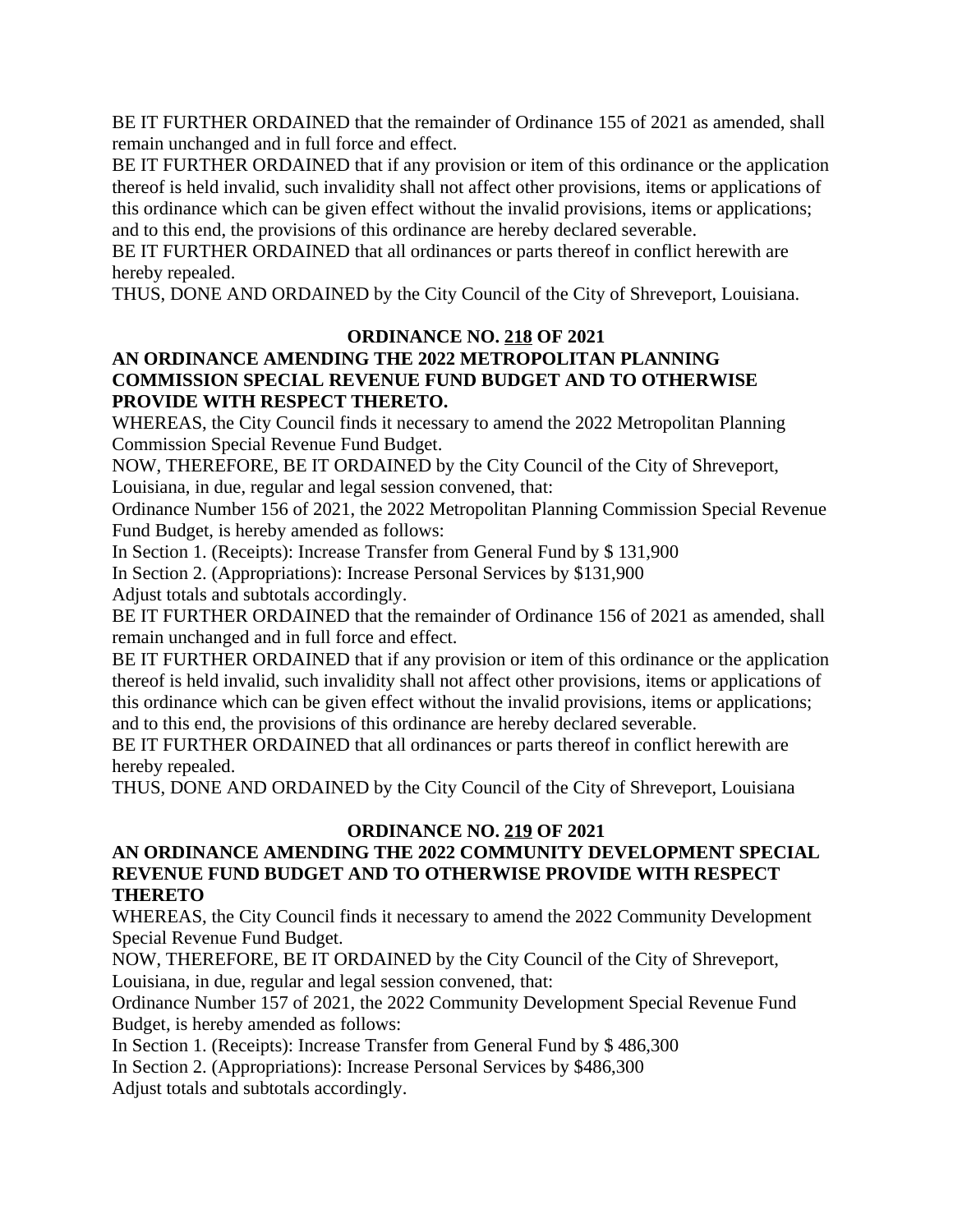BE IT FURTHER ORDAINED that the remainder of Ordinance 157 of 2021 as amended, shall remain unchanged and in full force and effect.

BE IT FURTHER ORDAINED that if any provision or item of this ordinance or the application thereof is held invalid, such invalidity shall not affect other provisions, items or applications of this ordinance which can be given effect without the invalid provisions, items or applications; and to this end, the provisions of this ordinance are hereby declared severable.

BE IT FURTHER ORDAINED that all ordinances or parts thereof in conflict herewith are hereby repealed.

THUS, DONE AND ORDAINED by the City Council of the City of Shreveport, Louisiana

## **ORDINANCE NO. 220 OF 2021**

## **AN ORDINANCE AMENDING THE 2022 GOLF ENTERPRISE FUND BUDGET AND TO OTHERWISE PROVIDE WITH RESPECT THERETO.**

WHEREAS, the City Council finds it necessary to amend the 2022 Golf Enterprise Fund Budget. NOW, THEREFORE, BE IT ORDAINED by the City Council of the City of Shreveport,

Louisiana, in due, regular and legal session convened, that:

Ordinance Number 161 of 2021, the 2022 Golf Enterprise Fund Budget, is hereby amended as follows:

In Section 1. (Receipts):

In Section 2. (Appropriations): Increase Personal Services by \$33,000

Decrease Operating Reserves by \$33,000

Adjust totals and subtotals accordingly.

BE IT FURTHER ORDAINED that the remainder of Ordinance 161 of 2021 as amended, shall remain unchanged and in full force and effect.

BE IT FURTHER ORDAINED that if any provision or item of this ordinance or the application thereof is held invalid, such invalidity shall not affect other provisions, items or applications of this ordinance which can be given effect without the invalid provisions, items or applications; and to this end, the provisions of this ordinance are hereby declared severable.

BE IT FURTHER ORDAINED that all ordinances or parts thereof in conflict herewith are hereby repealed.

THUS, DONE AND ORDAINED by the City Council of the City of Shreveport, Louisiana

## **ORDINANCE NO. 221 OF 2021**

## **AN ORDINANCE AMENDING THE 2022 AIRPORTS ENTERPRISE FUND BUDGET AND TO OTHERWISE PROVIDE WITH RESPECT THERETO.**

WHEREAS, the City Council finds it necessary to amend the 2022 Airports Enterprise Fund Budget.

NOW, THEREFORE, BE IT ORDAINED by the City Council of the City of Shreveport, Louisiana, in due, regular and legal session convened, that:

Ordinance Number 162 of 2021, the 2022 Airports Enterprise Fund Budget, is hereby amended as follows:

In Section 1. (Receipts):

In Section 2. (Appropriations): Increase Personal Services by \$348,100

Decrease Operating Reserves by \$348,100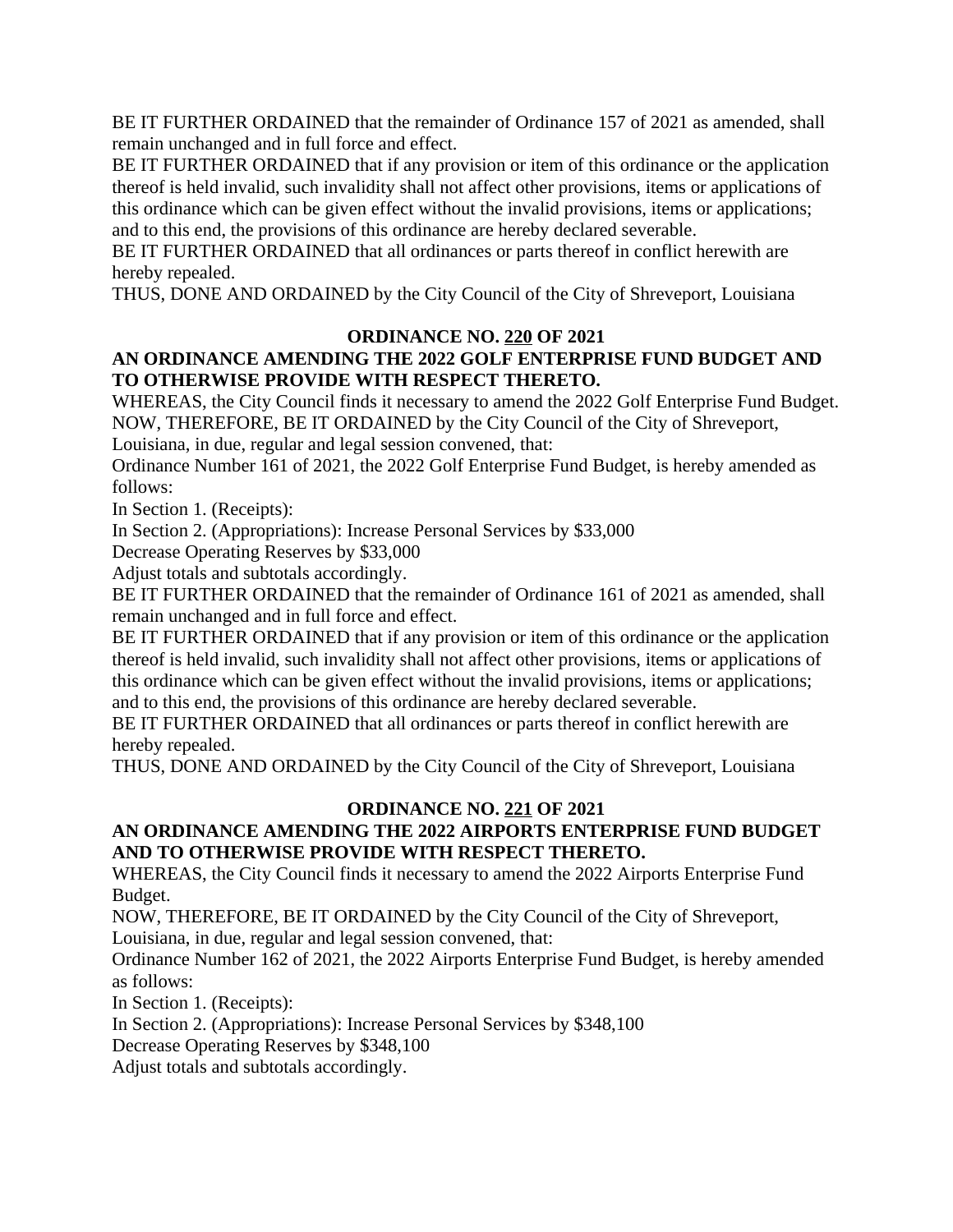BE IT FURTHER ORDAINED that the remainder of Ordinance 162 of 2021 as amended, shall remain unchanged and in full force and effect.

BE IT FURTHER ORDAINED that if any provision or item of this ordinance or the application thereof is held invalid, such invalidity shall not affect other provisions, items or applications of this ordinance which can be given effect without the invalid provisions, items or applications; and to this end, the provisions of this ordinance are hereby declared severable.

BE IT FURTHER ORDAINED that all ordinances or parts thereof in conflict herewith are hereby repealed.

THUS, DONE AND ORDAINED by the City Council of the City of Shreveport, Louisiana.

## **ORDINANCE NO. 222 OF 2021**

# **AN ORDINANCE AMENDING THE 2022 WATER AND SEWERAGE ENTERPRISE FUND BUDGET AND TO OTHERWISE PROVIDE WITH RESPECT THERETO.**

WHEREAS, the City Council finds it necessary to amend the 2022 Water and Sewerage Enterprise Fund Budget.

NOW, THEREFORE, BE IT ORDAINED by the City Council of the City of Shreveport, Louisiana, in due, regular and legal session convened, that:

Ordinance Number 163 of 2021, the 2022 Water and Sewerage Enterprise Fund Budget, is hereby amended as follows:

In Section 1. (Receipts):

In Section 2. (Appropriations): Increase Personal Services by \$1,237,300

Decrease Operating Reserves by \$1,237,300

Adjust totals and subtotals accordingly.

BE IT FURTHER ORDAINED that the remainder of Ordinance 163 of 2021 as amended, shall remain unchanged and in full force and effect.

BE IT FURTHER ORDAINED that if any provision or item of this ordinance or the application thereof is held invalid, such invalidity shall not affect other provisions, items or applications of this ordinance which can be given effect without the invalid provisions, items or applications; and to this end, the provisions of this ordinance are hereby declared severable.

BE IT FURTHER ORDAINED that all ordinances or parts thereof in conflict herewith are hereby repealed.

THUS, DONE AND ORDAINED by the City Council of the City of Shreveport, Louisiana

## **ORDINANCE NO. 223 OF 2021**

# **AN ORDINANCE AMENDING THE 2022 SOLID WASTE ENTERPRISE FUND BUDGET AND TO OTHERWISE PROVIDE WITH RESPECT THERETO**

WHEREAS, the City Council finds it necessary to amend the 2022 Airports Enterprise Fund Budget.

NOW, THEREFORE, BE IT ORDAINED by the City Council of the City of Shreveport, Louisiana, in due, regular and legal session convened, that:

Ordinance Number 169 of 2021, the 2022 Solid Waste Enterprise Fund Budget, is hereby amended as follows:

In Section 1. (Receipts): Increase Transfer from General Fund by \$372,500

In Section 2. (Appropriations): Increase Personal Services by \$372,500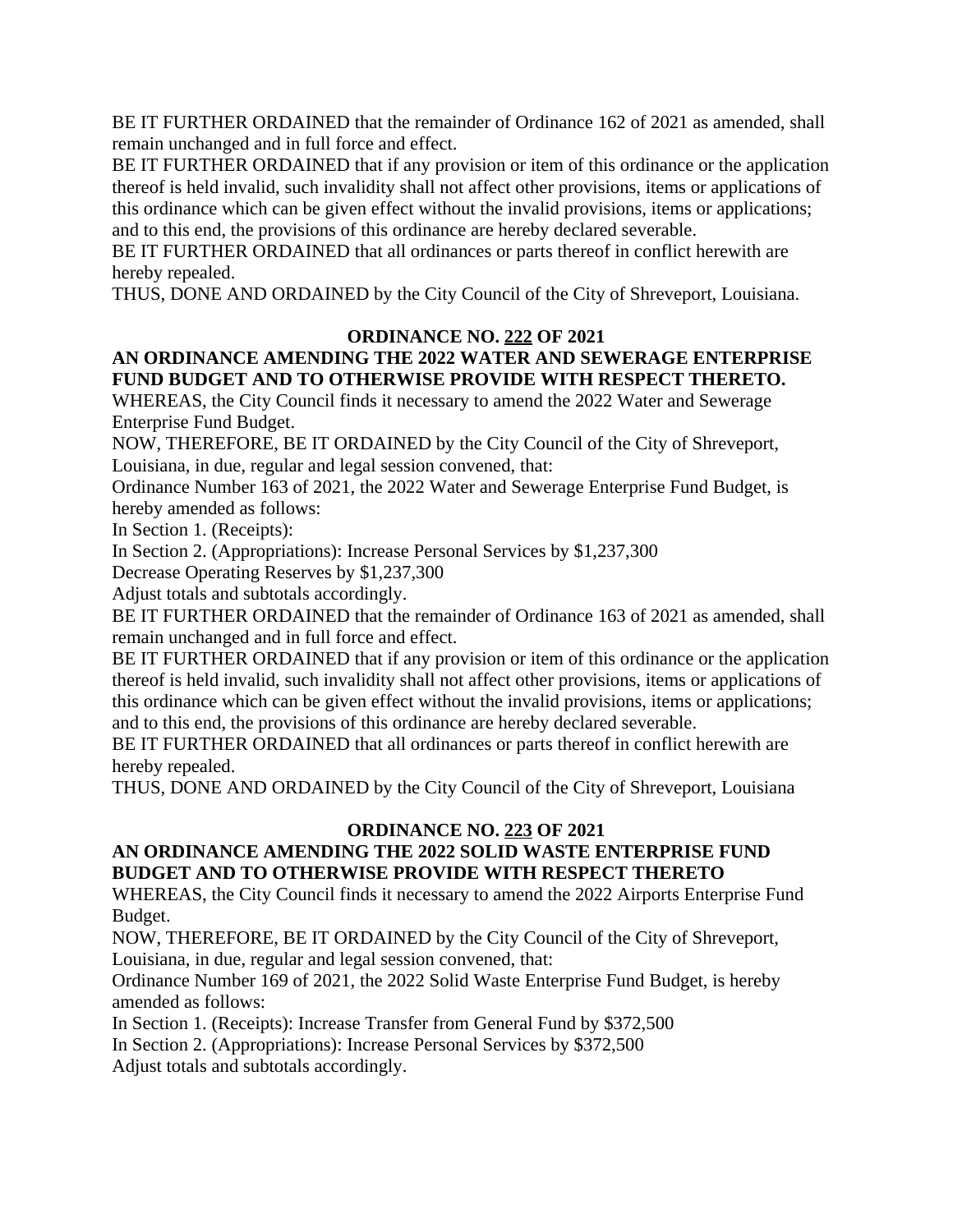BE IT FURTHER ORDAINED that the remainder of Ordinance 169 of 2021 as amended, shall remain unchanged and in full force and effect.

BE IT FURTHER ORDAINED that if any provision or item of this ordinance or the application thereof is held invalid, such invalidity shall not affect other provisions, items or applications of this ordinance which can be given effect without the invalid provisions, items or applications; and to this end, the provisions of this ordinance are hereby declared severable.

BE IT FURTHER ORDAINED that all ordinances or parts thereof in conflict herewith are hereby repealed.

THUS, DONE AND ORDAINED by the City Council of the City of Shreveport, Louisiana.

#### **ORDINANCE NO. 228 OF 2021**

## **AN ORDINANCE AMENDING THE 2022 BUDGET FUNDING CONTRACTUAL SERVICES PROVIDED TO SPORTRAN BY METRO MANAGEMENT ASSOCIATES, INC. AND TO OTHERWISE PROVIDE WITH RESPECT THERETO**

WHEREAS, the City Council finds it necessary to amend the 2022 Budget Funding Contractual Services Provided to SporTran by Metro Management Associates, Inc.

NOW, THEREFORE, BE IT ORDAINED by the City Council of the City of Shreveport, Louisiana, in due, regular and legal session convened, that:

Ordinance Number 164 of 2021, the 2022 Budget Funding Contractual Services Provided to SporTran by Metro Management Associates, Inc., is hereby amended as follows:

In Section 1. (Receipts): Increase Transfer from General Fund by \$ 982,000

In Section 2. (Appropriations): Increase Personal Services by \$982,000

Adjust totals and subtotals accordingly.

BE IT FURTHER ORDAINED that the remainder of Ordinance 164 of 2021 as amended, shall remain unchanged and in full force and effect.

BE IT FURTHER ORDAINED that if any provision or item of this ordinance or the application thereof is held invalid, such invalidity shall not affect other provisions, items or applications of this ordinance which can be given effect without the invalid provisions, items or applications; and to this end, the provisions of this ordinance are hereby declared severable.

BE IT FURTHER ORDAINED that all ordinances or parts thereof in conflict herewith are hereby repealed.

THUS, DONE AND ORDAINED by the City Council of the City of Shreveport, Louisiana

## **ORDINANCE NO. 225 OF 2021**

**AN ORDINANCE TO AMEND THE OFFICIAL ZONING MAP OF THE CITY OF SHREVEPORT UNIFIED DEVELOPMENT CODE, BY REZONING PROPERTY LOCATED ON THE SOUTH SIDE OF HOLLYWOOD AVE., APPROX. 270' EAST OF LINWOOD AVE., SHREVEPORT, CADDO PARISH, LA., FROM R-1-7, SINGLE-FAMILY RESIDENTIAL DISTRICT TO C-1, NEIGHBORHOOD COMMERCIAL DISTRICT, AND TO OTHERWISE PROVIDE WITH RESPECT THERETO**

SECTION I: BE IT ORDAINED by the City Council of the City of Shreveport, Caddo Parish, LA, in due, legal and regular session convened, that the zoning classification of property located on the south side of Hollywood Ave., approx. 270' east of Linwood Ave., Shreveport, Caddo Parish, Louisiana, legally described below: be and the same is hereby changed **from R-1-7, Single-Family Residential District to C-1, Neighborhood Commercial District** LOT 8, BLK A, AND 1/2 THE ADJACENT ABANDONED ALLEY, LESS RIGHT-OF-WAY,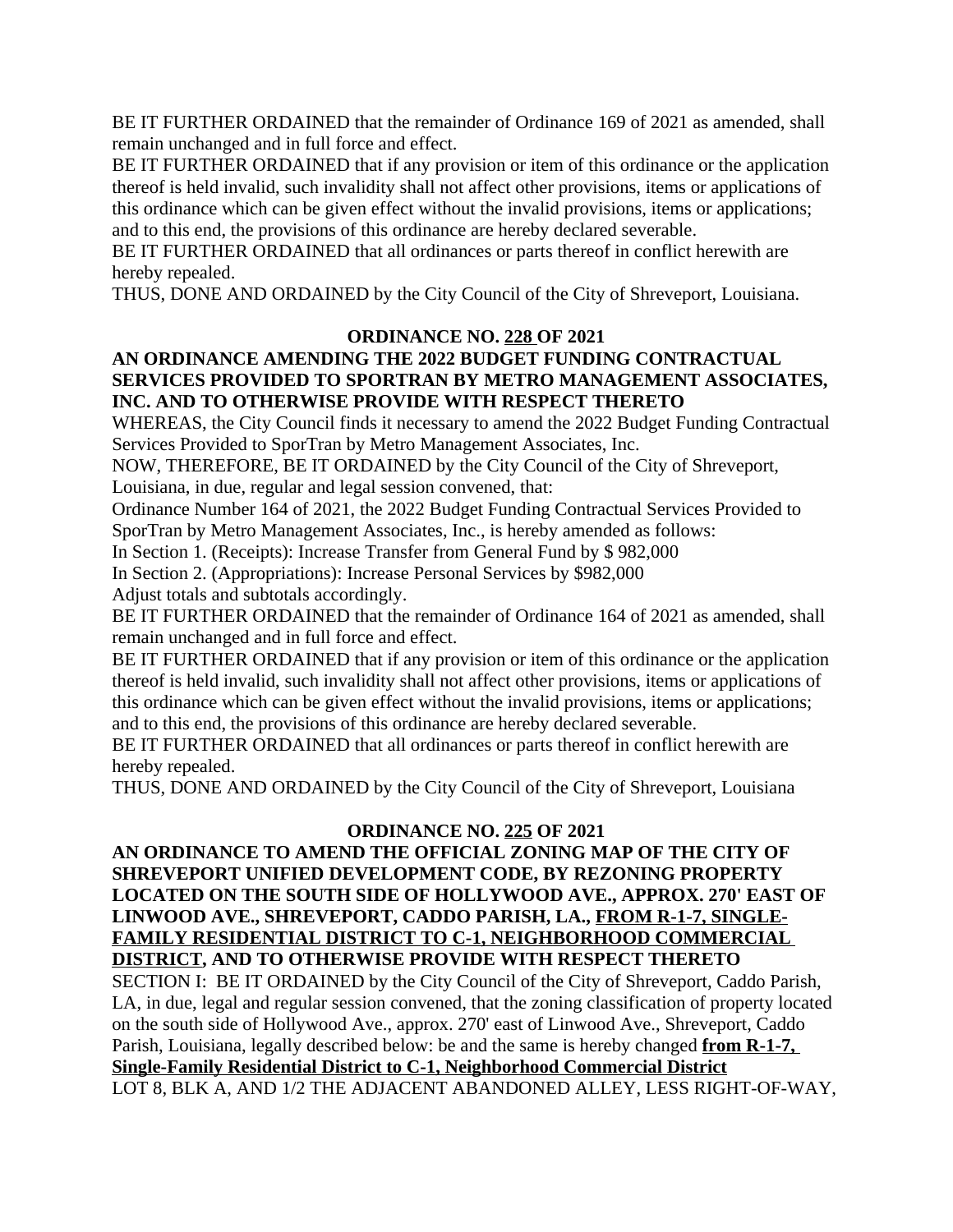WOODROW PLACE SUBDIVISION; LOT 9 AND 1/2 ABAND. ADJ. ALLEY, LESS R/W, BLK. A, WOODROW PLACE SUBD.; LOT 25 AND 1/2 ADJACENT ABANDONED ALLEY, LESS RIGHT-OF-WAY, RE-SUBDIVISION OF LOTS 10 TO 15, BLK "A", WOODROW PLACE SUBDIVISION, SECTION 42, T17N, R14W, CADDO PARISH, LOUISIANA.

BE IT FURTHER ORDAINED that if any provision or item of this ordinance or the application thereof is held invalid, such invalidity shall not affect other provisions, items, or applications of this ordinance which can be given effect without the invalid provisions, items, or applications and to this end the provisions of this ordinance are hereby declared severable.

BE IT FURTHER ORDAINED that all ordinances or parts thereof in conflict herewith are hereby repealed.

#### **ORDINANCE NO. 226 OF 2021**

## **AN ORDINANCE TO AMEND THE OFFICIAL ZONING MAP OF THE CITY OF SHREVEPORT UNIFIED DEVELOPMENT CODE, BY REZONING PROPERTY LOCATED ON THE WEST SIDE OF SOUTHERN AVE., APPROX. 220' NORTH OF OLIVE ST., SHREVEPORT, CADDO PARISH, LA., FROM R-A, RURAL AGRICULTURAL DISTRICT TO I-1, LIGHT INDUSTRIAL DISTRICT, AND TO OTHERWISE PROVIDE WITH RESPECT THERETO**

SECTION I: BE IT ORDAINED by the City Council of the City of Shreveport, Caddo Parish, LA, in due, legal and regular session convened, that the zoning classification of property located on the west side of Southern Ave., approx. 220' north of Olive St., Shreveport, Caddo Parish, Louisiana, legally described below: be and the same is hereby changed **from R-A, Rural Agricultural District to I-1, Light Industrial District**

BEGIN AT A 3/4 INCH IRON PIPE FOUND ON THE WEST RIGHT OF WAY OF SOUTHERN AVENUE MEASURING 30 FEET WESTERLY AND 217 FEET NORTH OF THE SOUTHEAST CORNER OF THE NORTHWEST QUARTER OF SECTION 1, T17N, RANGE 14 WEST, THENCE RUN N89°24'37"W A DISTANCE OF 103.54 FEET TO A 3/4 INCH IRON PIPE FOUND FOR CORNER ON THE SOUTH LINE OF THE PARCEL, THENCE CONTINUE N89°24'37"W FOR A TOTAL DISTANCE OF 185.00 FEET TO A 1/2 INCH IRON PIPE SET FOR CORNER AND THE SOUTHWEST CORNER OF THE PARCEL, THENCE RUN N00°36'44"E A DISTANCE OF 166.35 FEET TO A 1/2 INCH IRON PIPE SET FOR CORNER, THENCE RUN S89°24'37"E A DISTANCE OF 185.00 FEET TO A 3/4 IRON PIPE FOUND FOR CORNER ON THE WEST RIGHT OF WAY OF SOUTHERN AVENUE, THENCE RUN S00°36'43"W ALONG SAID RIGHT OF WAY A DISTANCE OF 166.35 FEET TO THE 3/4 INCH IRON PIPE FOUND FOR THE POINT OF BEGINNING. PARCEL CONTAINS 30774.53 SQ.FT., 0.706 ACRES MORE OR LESS, SECTION 1, T17N, R14W, CADDO PARISH, LOUISIANA

BE IT FURTHER ORDAINED that if any provision or item of this ordinance or the application thereof is held invalid, such invalidity shall not affect other provisions, items, or applications of this ordinance which can be given effect without the invalid provisions, items, or applications and to this end the provisions of this ordinance are hereby declared severable.

BE IT FURTHER ORDAINED that all ordinances or parts thereof in conflict herewith are hereby repealed.

## **TABLED LEGISLATION**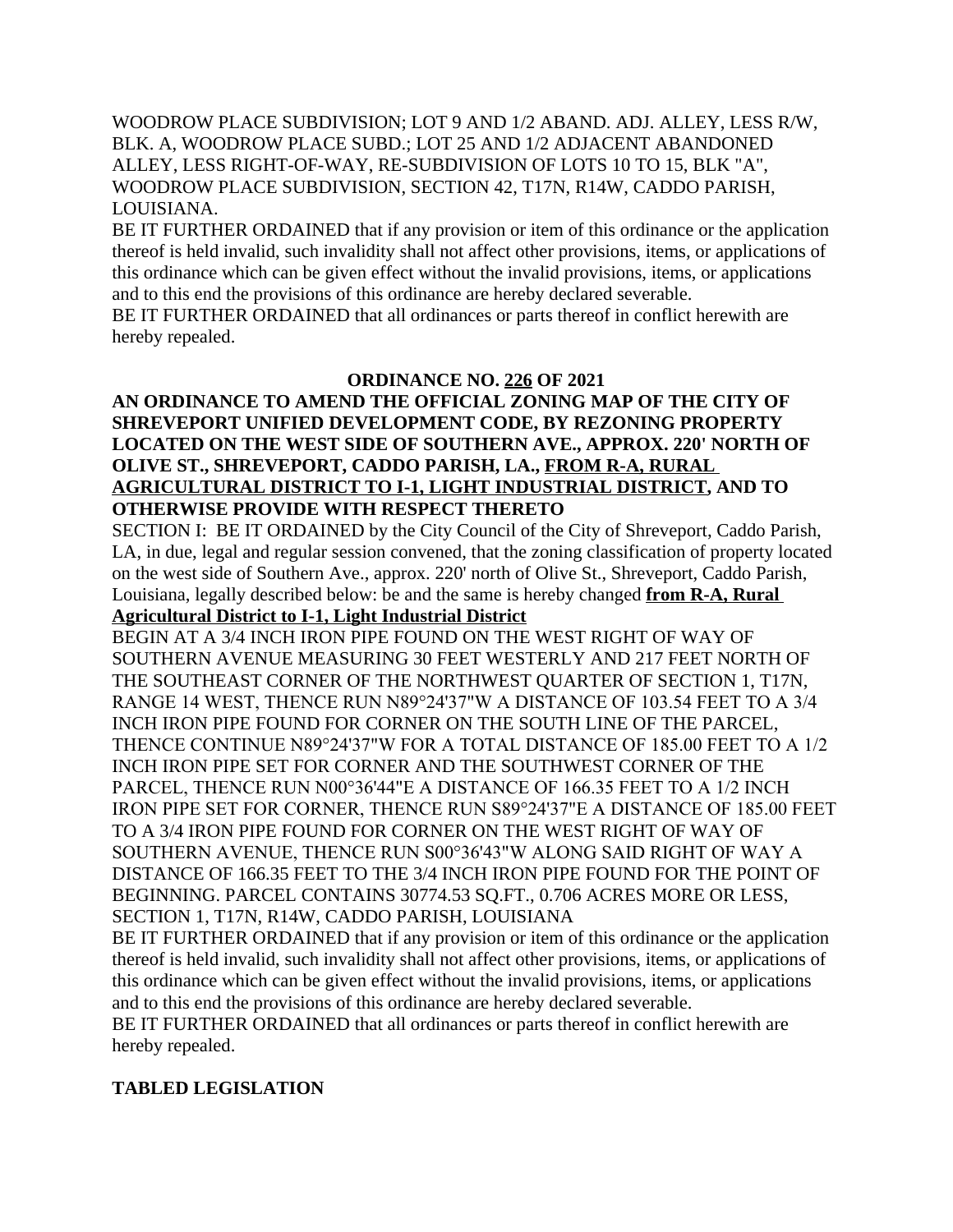## **ORDINANCES/RESOLUTIONS**:

**RESOLUTION NO. 124 OF 2021:** A resolution to establish an Intergovernmental committee, and to otherwise provide with respect thereto. (D/Boucher) (Tabled on November 9, 2021)

**ORDINANCE NO. 85 OF 2021:** An ordinance to amend certain portions of chapter 22 of the City of Shreveport Code of Ordinances relative to demolition delay in the Downtown Development District and otherwise providing with respect thereto (B/Fuller) (Tabled June 22, 2021)

**ORDINANCE NO. 94 OF 2021**: An ordinance to repeal Section 50-212 (a)(10) and to amend Section 50-212 (b) of Article V of the Code of Ordinances of the City of Shreveport relative to the Smokefree Air Act and to otherwise provide with respect thereto. (E/Flurry) (Tabled July 13, 2021)

**ORDINANCE NO. 149 OF 2021**: An ordinance amending Section 10-69 of Chapter 10, Article IV, Division 2 of the City of Shreveport, Louisiana, Code of Ordinances with respect to the Fee and Term for alcoholic beverage handling employee cards, and to otherwise provide with respect thereto. (Tabled on December 14, 2021)

#### **APPEALS**

#### **PROPERTY STANDARDS APPEALS: NONE ALCOHOLIC BEVERAGE ORDINANCE APPEALS**:

ABO APPEAL – Ms. Amanda Smith, 1717 Stephens Ave, Shreveport, LA 71101 (B/Fuller) **(postponed until March 21, 2022, at the council's discretion, this item can be brought up for a vote prior to this date)**

**METROPOLITAN PLANNING COMMISSION AND ZBA APPEALS**: NONE **OTHER APPEALS SOB APPEALS**: NONE **TAXI APPEALS**: NONE

#### **REPORTS FROM OFFICERS, BOARDS, AND COMMITTEES**

**CLERK'S REPORT**: The following letters of appointments were received from the Mayor's office on January 6, 2022, and are subject for confirmation on January 25, 2022. Chief Financial Officer – Kasey Brown, Metropolitan Planning Commission – Chris Elberson, Historical Preservation Commission - Jazmin Jernigan, Assistant City Attorney serving as Executive Counsel to the Mayor - Shanerika Flemings

### **ADDITIONAL COMMUNICATIONS**: **ADDITIONAL COMMUNICATIONS FROM THE MAYOR ADDITIONAL COMMUNICATIONS FROM COUNCIL MEMBERS**

#### **Election of Council Officers:**

Vice Chair Taylor opened the floor for nominations for officers beginning with nomination for Chairman.

## **Chairman of the Council**

Councilman Nickelson nominated Councilman Jerry Bowman and Councilman Bowman nominated Councilman James Green for Chairman of the City Council. Councilman Bowman respectfully declined the nomination. No other nominations were made.